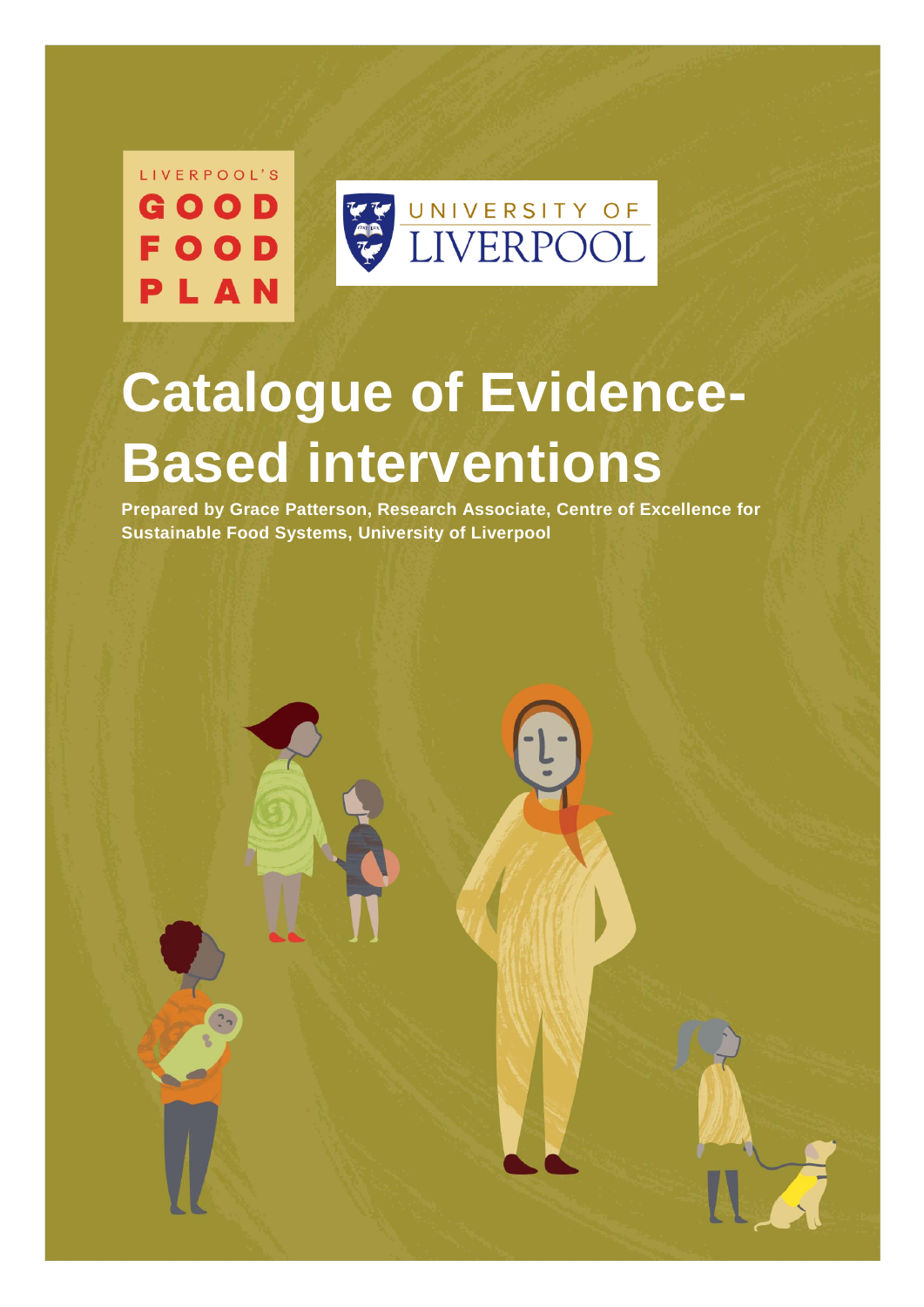## Summary

The purpose of this document is to summarize evidence for the efficacy and value of interventions to improve local food access, identify key actions that stakeholders in Liverpool can take, and identify metrics for accountability and benchmarking.

This document is meant to be updateable over time as new interventions and metrics arise. Herein we summarise some of the most commonly used interventions per risk group or organisation and provide a snapshot of upstream measures (such as economic interventions). We provide metrics to assess progress from these interventions, as well as an assessment of any action in this field in Liverpool as of 2020. This information is current to the best of our knowledge, but is not a definitive document. Feedback is welcome!

Interventions and intervention assessments were identified through semi-systematic literature review and review of grey literature and toolkits across sites such as [Food Foundation,](https://foodfoundation.org.uk/publications/) [Sustain](https://www.sustainweb.org/) and [Sustainable Food Places.](https://www.sustainablefoodplaces.org/)

In sum, community-level interventions that target the basic drivers of FI (economic insufficiency and access) while limiting the number of steps or requirements for participation appear to have the strongest evidence base supporting their impact on FI. Other hallmarks of successful programmes include co-development alongside end-users and flexibility in how participants interact with the programme.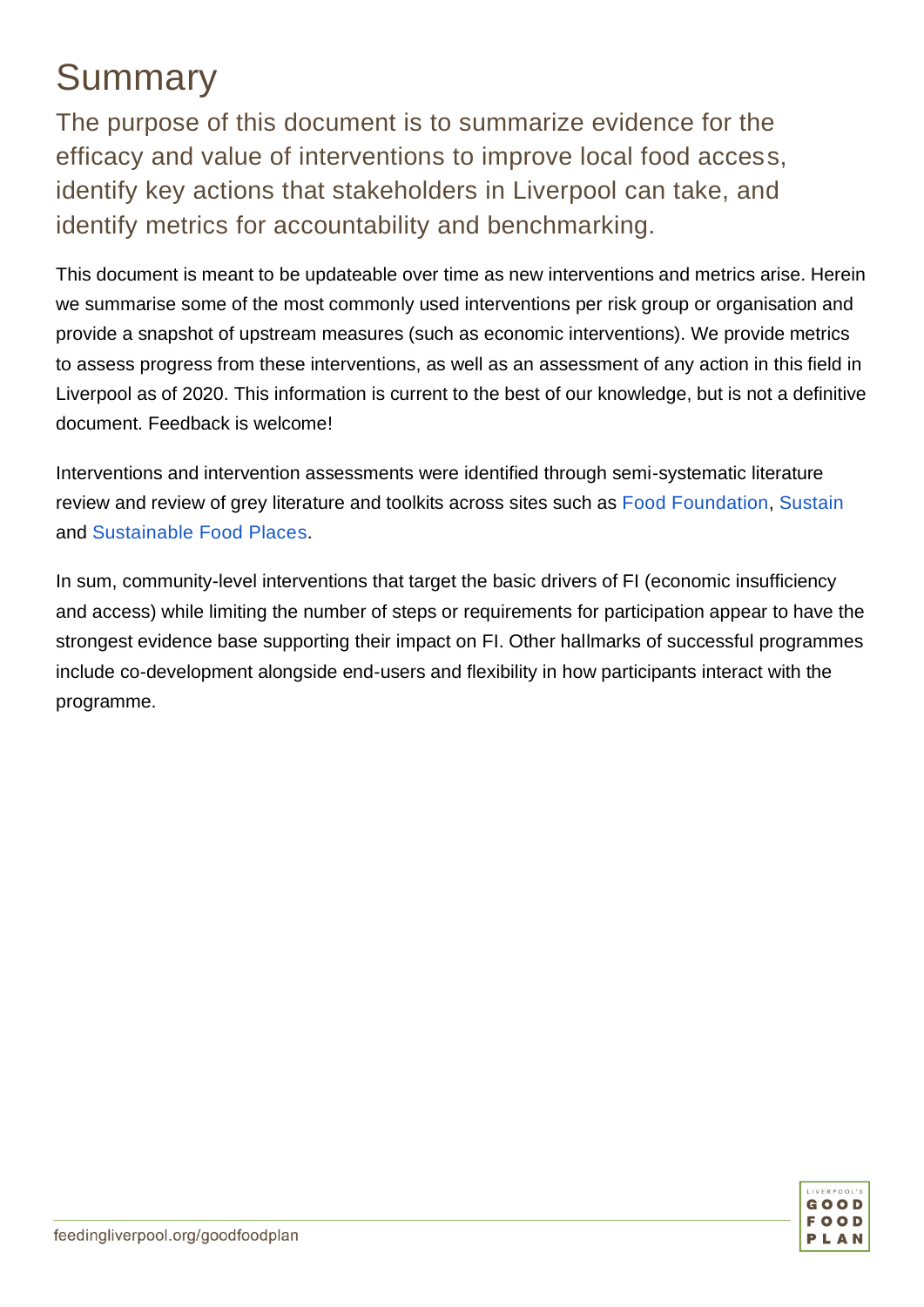## **Interventions**

#### **Healthy Start Vouchers Description**

Healthy Start, in place since 2006, is a UK-wide scheme to provide a nutritional safety net to pregnant women and children under four in low-income families. All pregnant women under 18 qualify, regardless of income. The scheme provides vouchers to be used at local shops to buy milk, fresh or frozen fruit and vegetables, infant formula, pulses, and vitamins. Vouchers are worth £4.25 each week during pregnancy and per child between the ages of 1-4, and £8.50 per week for each child from birth to the age of one.

Participants sign up through a health professional and can access vouchers every four weeks. The Healthy Start website provides a store look-up and other information.

#### **Evidence**

Evidence for the effectiveness of the Healthy Start (HS) voucher programme has been mixed, but generally supports the efficacy of the programme. In 2020, a study using 2010-2017 Living Costs and Food Survey data found no difference in household fruit and vegetable purchasing between HS participants and eligible, but non-participating, households<sup>1</sup>. The authors suggest that increases in voucher value may be needed to counteract the increasing price of food. However, a 2018 study using more precise data found that HS vouchers significantly increased purchase of fruit and veg, which translated to overall increase in the amount of key nutrients in a household's shop<sub>2</sub>. The paper also highlighted the added benefits of the HS policy, such as signaling the importance of healthy eating at a population level. Studies of similar programs in the US support these conclusions. A 2008 study in Sheffield further supports the effectiveness of HS, and found that women enrolled in HS ate significantly more fruit and veg, and met more nutritional recommended vitamin intakes, than women enrolled in the previous government scheme (Welfare Food Scheme)<sup>3</sup>. Finally, a study in the NW of England found four ways women use HS: 1) to increase fruit and veg consumption, 2) to reduce food expenditure and save money elsewhere, 3) to improve the diets of others in the household, and 4) to stockpile formula. While none of these outcomes are harmful, they demonstrate the potential for unintended effects of the HS program, and uncover some of the more immediate concerns and decision-making processes of low-income women experiencing FI<sup>4</sup>.

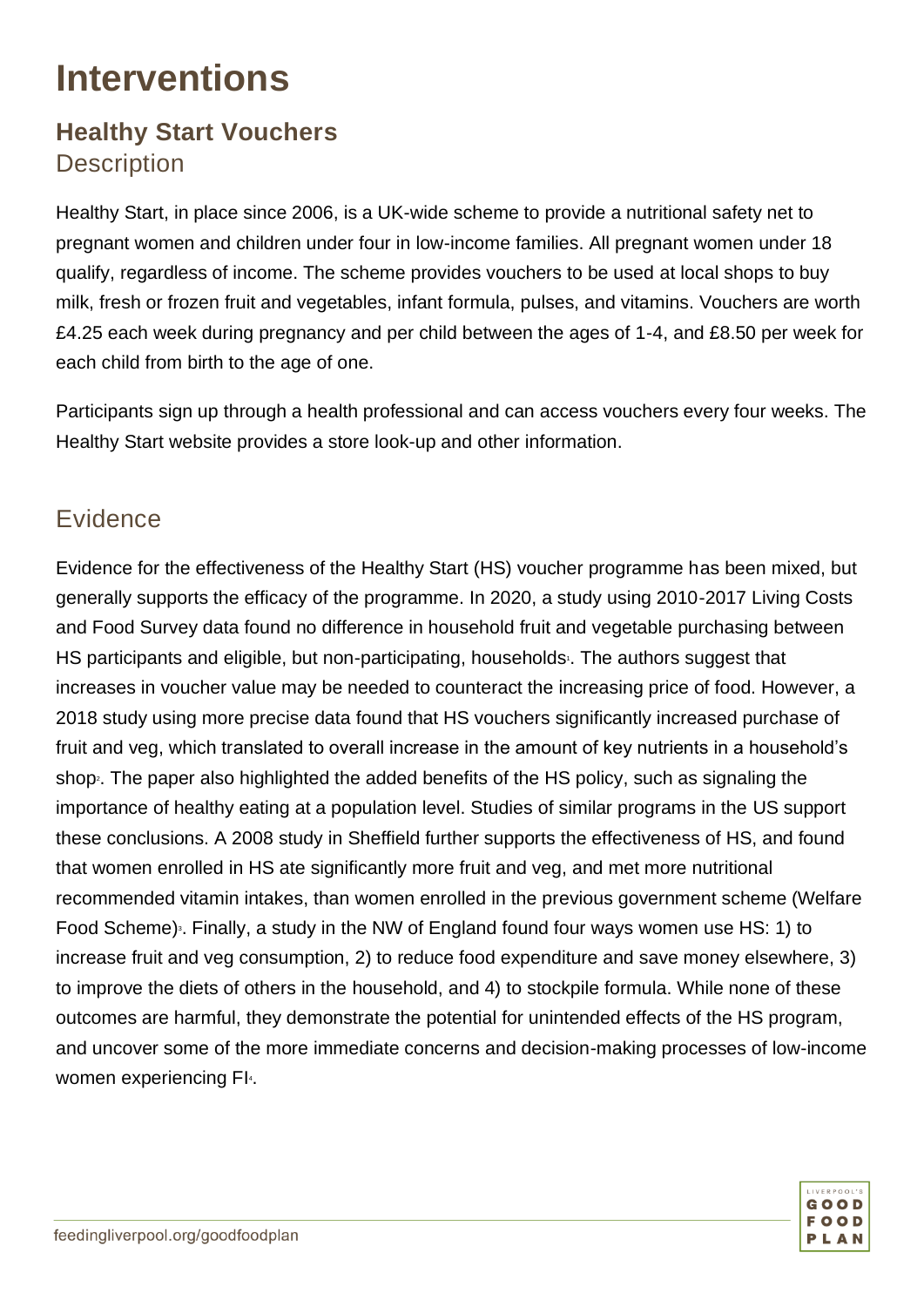Many studies have examined barriers among retailers, users, and healthcare providers to increasing uptake of HS. Reported barriers to registration include the complex eligibility criteria, inappropriate targeting of programme information by health practitioners, and low awareness among families. Challenges were also reported among women who do not speak English, had low literacy levels, were in low paid work or had fluctuating incomes. The impact of these vouchers is also subject to fluctuations in food prices and registration among small shops, or those in culturally diverse regions. Assessment of the vitamin provision component of the scheme revealed that many health care providers believe that universal provision of vitamins would be less logistically complex and ultimately more cost effective than the current method f. This view was shared by those in the voluntary sector, who support a move to universal provision of vitamins for mothers and children up to age five.

There are many resources and toolkits for boosting Healthy Start uptake<sup>78</sup>. A 2018 review and summary of HS highlighted that the program is most cost-effective when women enroll at the start of pregnancy and among women at highest risk of vitamin D deficiency<sup>9</sup>. To reach low uptake groups such as non-native English speakers, enrollment and information booklets should be provided in additional languages (currently only provided in English). More detailed recommendations for lowering barriers for HS use, increasing uptake, and improving effectiveness of the program are provided in the report. Another comprehensive report of HS implementation across England found that local management of HS works best when different groups of professionals were involved and there was a clear point person in charge of HS per Primary Care Trust <sup>10</sup>. In practice, GPs were rarely involved in signposting, sign-up, or distribution of vitamins. Other professionals, such as nursery nurses and children's centre staff, were more deeply involved in HS promotion and vitamin distribution but are ineligible to enroll women in the program. Midwives and health visitors were among the most active participants. Most frontline health professionals expressed a desire for regular training or updates on HS. Most families enrolled in the programme found it easy to use the vouchers and highly value the HS scheme, though it is unclear how non-enrolled families view the programme. Finally, small and independent retailers viewed HS as a way to serve their local community and largely report use of vouchers for fresh milk.

#### Liverpool Status and Related Data

There is currently no national yearly report on HS uptake<sup>®</sup>, but regional and local authority statistics are provided every four weeks. In the North West, uptake is routinely comparable to the national average, at approximately 53-55%. Uptake is slightly higher in Liverpool, at 58% during the March 21 reporting cycle (7529 eligible households, 4376 enrolled).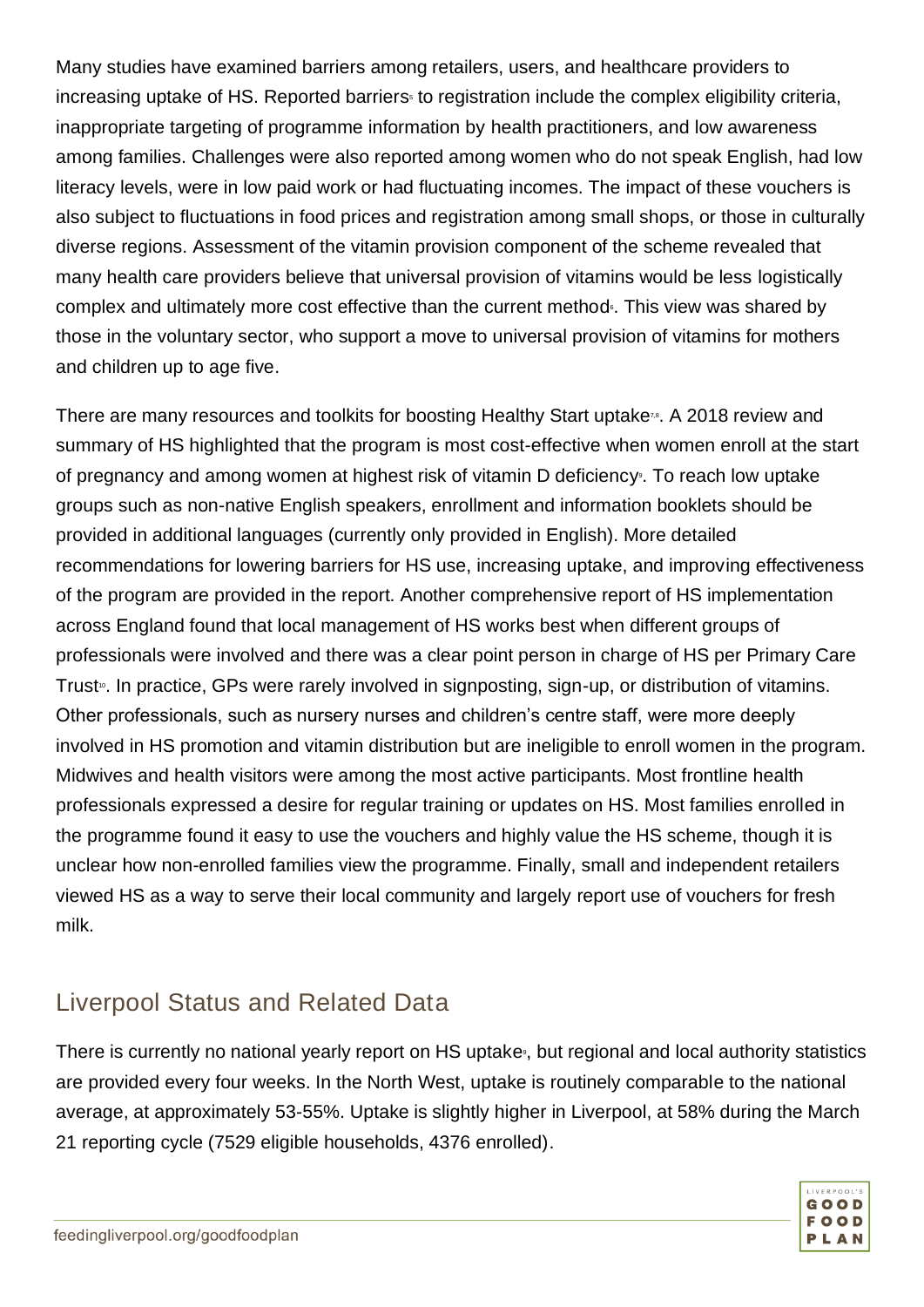Metric: HS uptake data is provided at a regional and local authority level every four weeks and consists of the percentag[e of upta](https://www.healthystart.nhs.uk/healthcare-professionals/)ke among eligible beneficiaries.

#### **Alexandra Rose Vouchers/Fruit and Veg Vouchers Description**

The Rose Vouchers for Fruit and Veg Project helps families buy fresh fruit and vegetables and supports them to give their children the healthiest possible start. Families receive £3 of vouchers per child per week (£6 for children under one year old). Eligible families are recruited at local children's centres and other community organisations and must meet requirements for Healthy Start Vouchers or be a family in receipt of benefits. The Rose Voucher scheme takes a localized approach by working with community groups and local traders to encourage the local economy.

#### **Evidence**

The AR voucher approach is highly flexible and able to adapt to meet local needs. However, this approach requires continued funding and impact may be limited by awareness an uptake of the programme. Internal review of the programme found that the majority of participants from different sites report increased fruit and veg consumption among their children, less snacking, reduced food bills, and increased engagement with Community Centres<sup>11</sup>. Local retailers report increased income and footfall.

A formal trial of a 10-month modified Rose voucher scheme reported high buy in from participants, retailers, and other key community actors, and had an array have positive benefits in the community<sup>2</sup>. The trial was co-developed by community members, and five £1 were distributed per household per week among all 97 households of a deprived area in Barnesley that had access to a local produce market. Among eligible households, 83% enrolled in the programme and 89% of distributed vouchers were used. The voucher scheme was coupled with promotional signage in eligible shops. Participants reported greater consumption of fruit and reduced anxiety about providing fruit and veg for their family. Many households reported that the vouchers provided a mental cue to eat more F and V and were prompted to go shopping so as to not "waste" the voucher. The vouchers prompted some participants to try other healthy activities, expand their diets, or maintain increased fruit and veg consumption beyond the end of the programme. This model demonstrates the importance of community buy-in and the benefits of a community-wide (not needs-based) approach. A later iteration of the program, [Fresh Street](https://www.sheffield.ac.uk/scharr/research/themes/nutrition/fresh-street), involves delivery of veg bags and focuses on supporting independent local producers and suppliers.

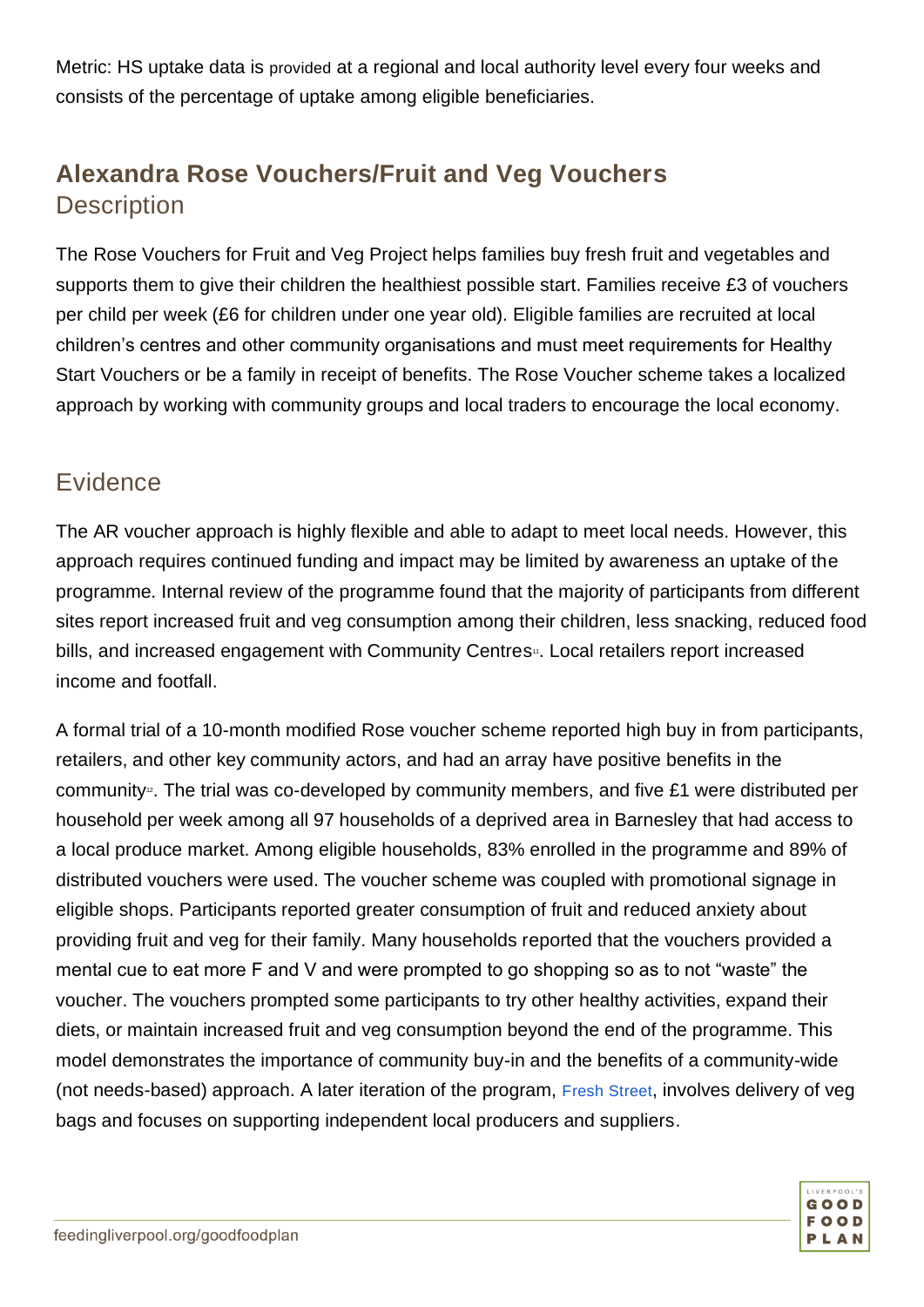Similar voucher or subsidy programs have been assessed in other countries, with many reducing household FI, improving infant health, and improving educational attainment among girls<sup>5</sup>. The flexibility associated with subsidy programmes allows households to alleviate economic burdens, and programmes co-designed with potential community participants were more likely to be effective. A study of a similar voucher program in the US highlighted the need for accessibility to local markets and clear explanations of the programme for the programme to be successful<sup>14</sup>. A study in Paris found that providing households experiencing FI with vouchers for fruit and veg over the course of one year significantly reduced the percentage of households experiencing FI<sup>®</sup>. A combined subsidy and education program in the US has also proven effective in reducing FI longterm among families with children<sup>®</sup>. Keeping the voucher use focused narrowly on fruit and veg at local markets also appears to be important for programme success.

#### Liverpool Status and Related Data

Alexandra Rose has recently expanded from its origin in London to [Liverpool](https://www.alexandrarose.org.uk/liverpool) in 2017. They currently work out of three children's centres and work with a local company to provide fresh fruit and veg to participants via mobile produce vans (rather than a traditional street market). Alexandra Rose served 240 families in 2019/2020 in Liverpool, where 100% of participating families surveyed reported feeling healthier due to the programme.

Metric: There are currently no metrics to assess the efficacy of Alexandra Rose or other experimental voucher programmes, aside from what the administering bodies collect.

#### **Breastfeeding Promotion Description**

FI during pregnancy and infancy has been associated with obesity-promoting maternal feeding styles and practices and reduced breastfeeding<sup>17</sup>. Breastfeeding promotion is especially critical among FI populations to support early child health, and adjusted approaches to breastfeeding support may be necessary to meet the specific needs of women experiencing FI.

#### **Evidence**

Many women experiencing FI struggle to breastfeed due to multiple barriers including time restrictions imposed by employment, worries about the impact of a poor maternal diet on child health<sub>7</sub>. There is little evidence examining the intersection of FI and breastfeeding in the UK<sup>18</sup>. In

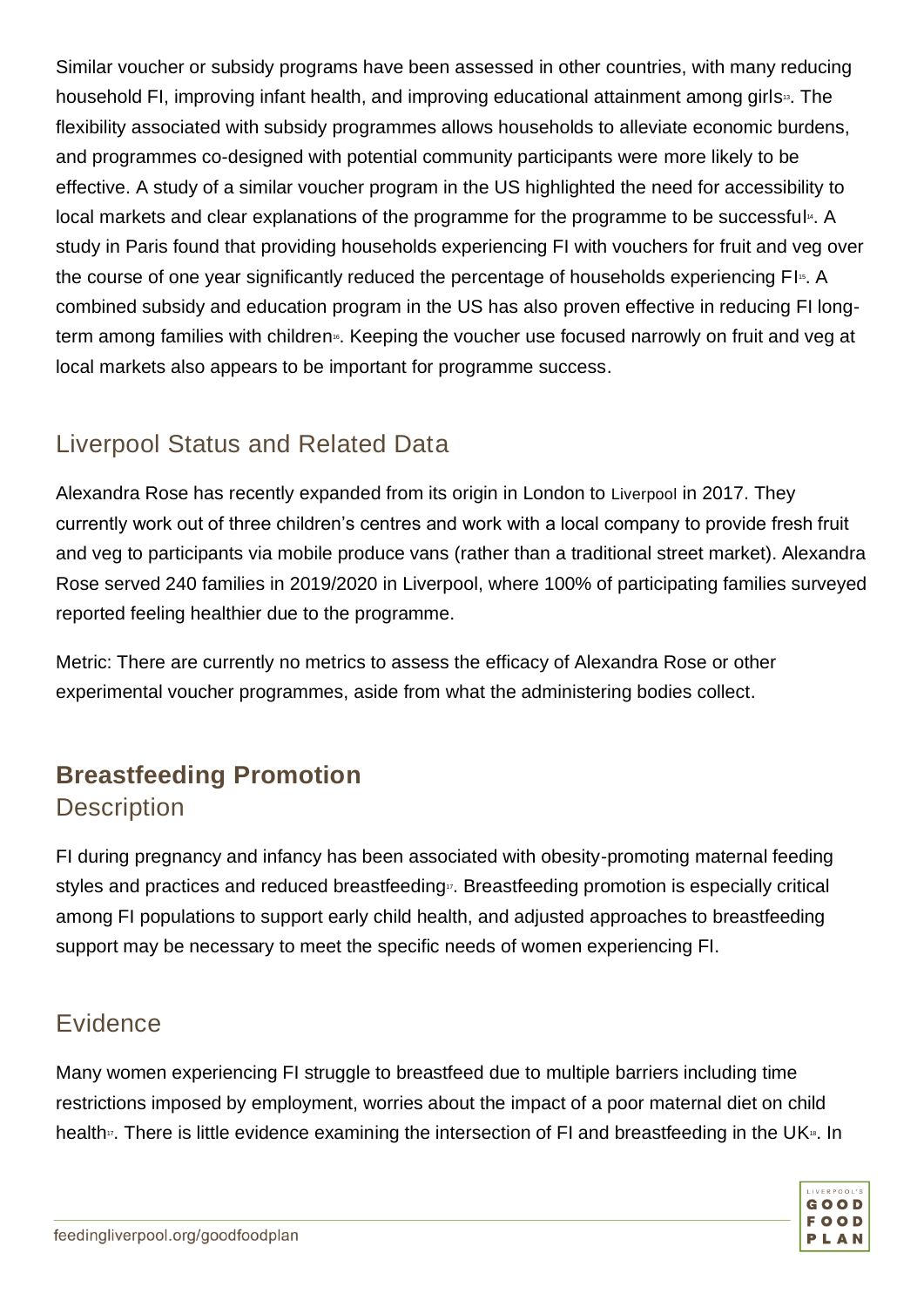Canada, where breastfeeding rates are also low, FI was associated with decreased levels of breastfeeding and, in some cases, early cessation<sup>9</sup>. While mothers experiencing FI initially attempted to follow breastfeeding guidelines, they were less able than food secure women to sustain exclusive breastfeeding<sup>20</sup>.

In the UK, an economic intervention in wards with low levels of breastfeeding prevalence observed a modest increase (5.7%) in breastfeeding among women periodically offered shopping vouchers in exchange for their promise to breastfeed at some level<sup>®</sup>. While this study was not conducted exclusively among women experiencing FI, it demonstrates the benefit of a financial intervention offered at a community level.

#### Liverpool Status and Related Data

As of Quarter 3 2019/2020, the prevalence of breastfeeding among infants 6-8 weeks in Liverpool (partial or exclusive) was  $37\%$ , lower than the England average of  $48\%$ <sup>2</sup>.

Metrics: Quarterly prevalence of breastfeeding (partial, exclusive, or either) at 6-8 weeks. Data published by Public Health England.

#### **Holiday Hunger Clubs Description**

During holiday periods, children from food-insecure households may suffer from the absence of meals at school, pushing families further into poverty, hunger, and social isolation during holiday periods. Holiday hunger clubs fill that gap by offering free food alongside other enriching activities, such as exercise, stories, and crafts. Activities can also extend to nutrition education for children and parents. Hunger clubs can also help minimize food waste by partnering with food banks, local retailers, and restaurants.

#### Evidence

There have been only qualitative assessments of the impact of holiday hunger clubs on children in the UK<sup> $13$ </sup>. Staff and attendees report nutritional benefits such as trying new foods and dampening hunger, reduced social isolation and provision of new interactions, and financial benefits to families. Parents at a US version of a hunger club also mentioned the added value of socialisation that their children received. However, no data is available on the long-term impact of holiday hunger clubs on household FI.

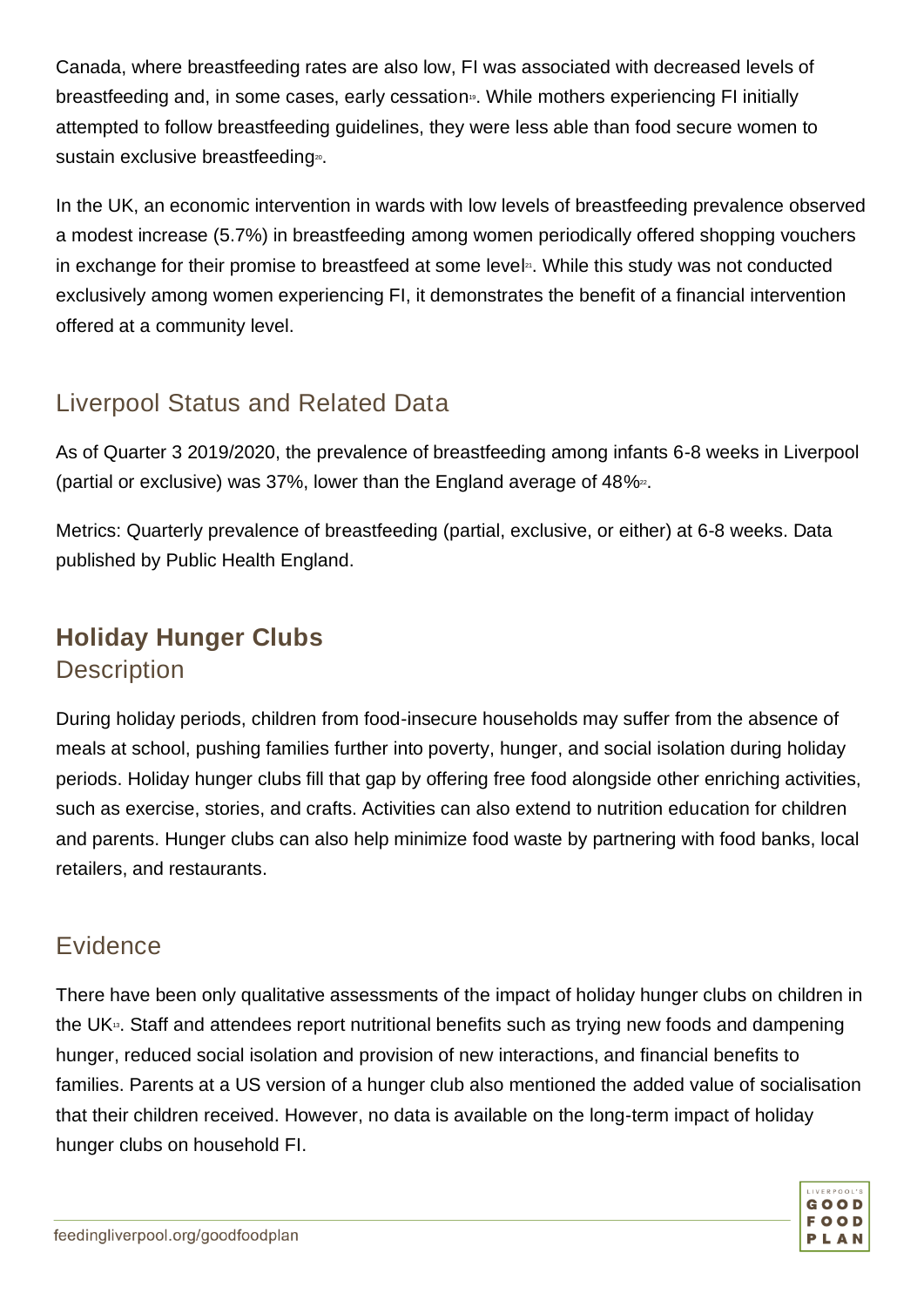Anecdotally, there are minimal barriers to uptake of holiday hunger clubs, aside from occasional reports of feelings stigma associated with accepting free food. Community support for such schemes is also high and help support administrative and operational needs of these programmes. Monetary and human resource constraints were reported as a limitation of such programmes, and should be considered when planning staffing and meal preparation<sup>®</sup>. Staff also reported difficulty in engaging older children (11-14).

#### Liverpool Status and Related Data

UK Holiday Hunger clubs are supported by FareShare and Trussell Trust, Feeding Liverpool, and other charities and food provision organisations. During the COVID crisis, a large number of local restaurants and businesses pitched in to support programmes combatting child hunger. The council has supported summer clubs for the past 6 years and during the COVID crisis has been providing vouchers to students on free school meals during holiday periods.. [Other team member will have more readily available information on this section. Would be nice to know how many such clubs are in existence and where they are in Liverpool]

Metrics: There are currently no measures in place to describe the extent of holiday hunger in Liverpool (aside from proxies such as the number of pupils eligible for Free School Meals, or families on Universal Credit). Individual holiday hunger clubs and agencies may collect data on meals delivered or number of attendees, but this information is not readily available.

#### **Free School Meals Description**

Government-funded provision of free school meals to children living in households on incomerelated benefits and with annual household incomes under £7,400 (after tax and excluding welfare payments). Parents can enroll by checking their eligibility online, then bring in a Certificate of Eligibility to their child's school.

Schools with children entitled to free school meals also receive additional funding and resources to improve the quality of education offered.

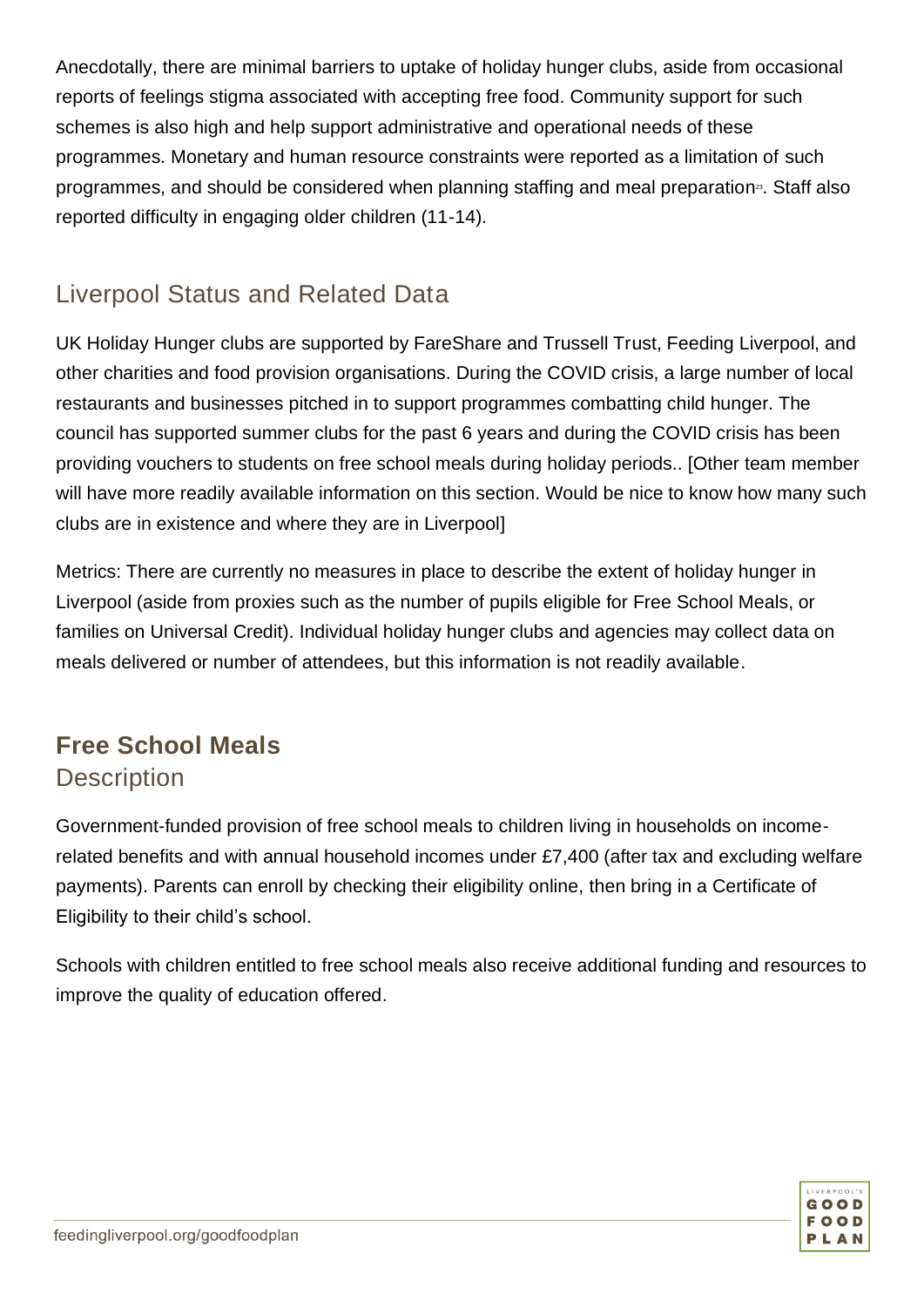#### Evidence

Studies of free school meals in the UK report that the programme reduces hunger and improves health outcomes and has positive social, behavioural, and educational effects, though none explicitly mention reduction of FI<sup>3</sup>. Studies of school food assistance in the US have directly demonstrated the ability of school meals to alleviate childhood FI.

Free school meals have benefits beyond hunger reduction<sup>3</sup>. In the US, free school meals can improve attendance among low-income students<sup>24</sup>, erase the educational difficulties correlated with FI, and reduce the risk of obesity among girls (but not boys) from households with FI. A school lunch programme was also found to reduce incidences of poor health and obesity (but not household FI) among students.

Other studies of novel food assistance programs may provide inspiration for innovative local school food assistance programmes. A study of high-risk high school students in the US found that a grab-and-go breakfast intervention increased student uptake of free school meals by overcoming barriers related to a lack of time to eat before class<sup>®</sup>, and may represent a way to increase uptake among older UK students. An Australian study piloted the acceptability of using donated food to provide school meals, and the programme was widely supported by students, parents, and teachers and introduced students to concepts of sustainability<sup>®</sup>. A study in Palestine linked a women-led community kitchen to schools to provide healthy, traditional snacks. This approach provided support for the community kitchen while introducing kids to healthy snacks<sup>27</sup>.

#### Liverpool Status and Related Data

In Liverpool, all children in Reception, year 1 and year 2 get free school meals. Nursery aged children may also be eligible. Eligibility for children in years 3-11 is determined along national guidelines. The city council will inform a child's school on behalf of the parents if their child is eligible.

Metrics: Nationally collected [data](https://explore-education-statistics.service.gov.uk/methodology/schools-pupils-and-their-characteristics-methodology) on free school meals eligibility is published annually, with information on pupil age, gender, language, ethnicity, school characteristics, and class size. Data is available at school-level and can be sorted by postcode. In Liverpool in 2019/2020, 20,096 pupils of 75,656 (27%) were eligible for free school meals and 14,904 took a free school meal on census day (74% of eligible students). This percentage of eligible students exceeded the England average of 17.3% and is slightly less than the England average uptake among eligible students of 79%. Among special schools in Liverpool, the percentage of pupils eligible for free school meals rises to 39%.

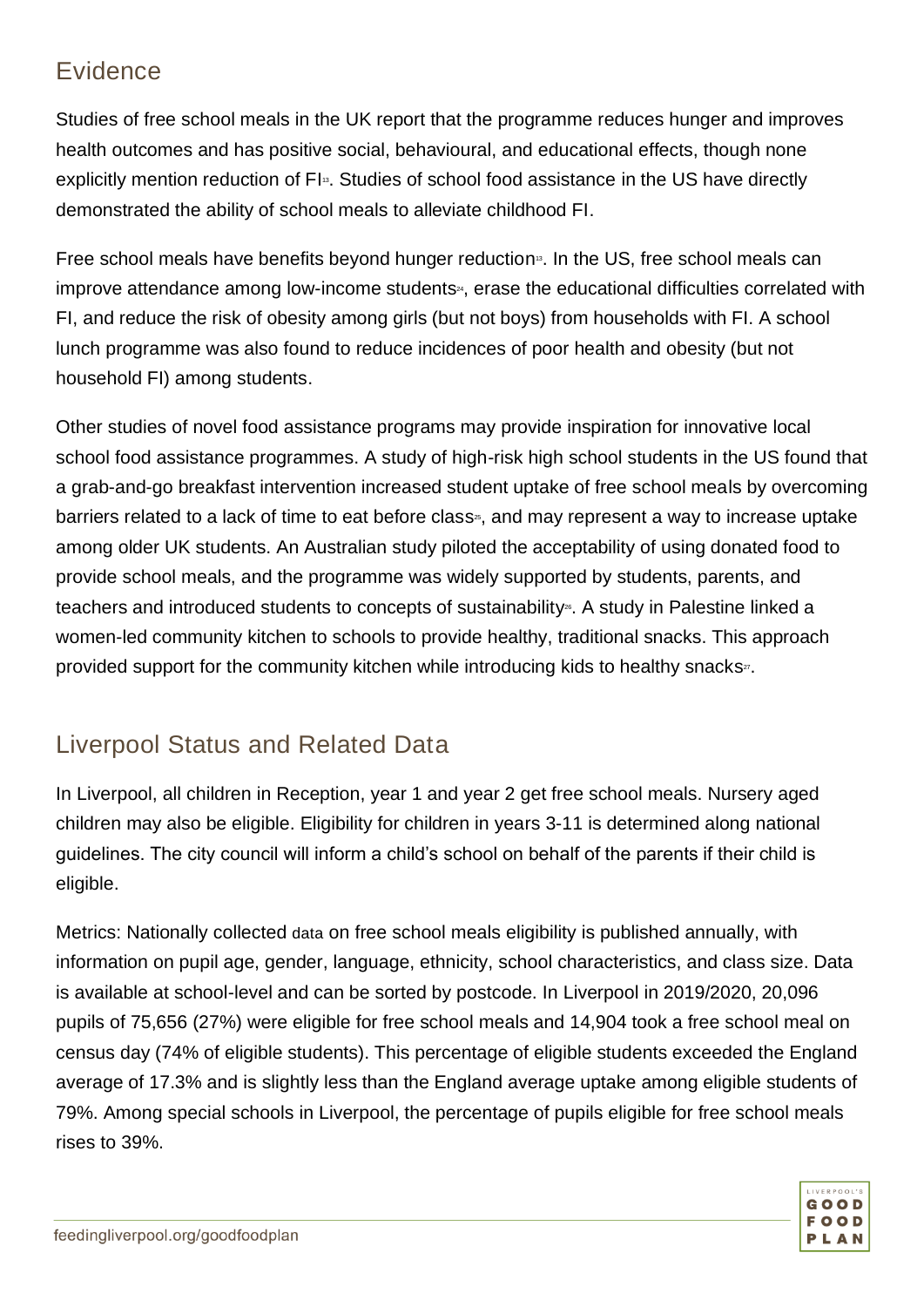Data on free school meals in Liverpool are also collected by Liverpool City Council but are not publicly available.

#### **Meals on Wheels/ Meal Delivery Description**

Meals-on-Wheels programs were originally developed to provide meals and social contact to older people. These programs are in place across the UK, Canada, US, Australia, and other highincome countries. This program has expanded into wider programs of meal delivery for senior citizens, the disabled, and/or others who may otherwise struggle to obtain food. In the UK, local councils may contract out meal delivery services, or may just signpost to local meal delivery companies and groups. The number of councils providing this service has drastically declined in recent years<sup>®</sup>. There is therefore minimal oversight on the nutritional value of meal delivery programmes, unlike more centrally governed programmes in other countries. However, this also leads to scope for organisations to tailor their meals offerings to diet medical or dietary needs, or to suit cultural preferences or dietary restrictions. Some meal delivery programmes operate at a discounted rate for low-income or disadvantaged customers, while others are marketed to highincome consumers as a means of convenience. In recent months, produce and/or meat delivery boxes direct from farms have increased in popularity.

#### **Evidence**

There is minimal evidence on the impact of meal delivery services among older adults in the UK. One UK pilot study in older adults found that three weeks of meal delivery reduced risk of malnutrition and reduced self-reported depression<sup>®</sup>. In other countries, evidence supports the positive impact of meal delivery services on nutritional status, dietary intake, wellbeing, loneliness, and food security<sup>®</sup>. Value could be added to many meal delivery programs by intentionally working to improve the social aspects of meal delivery, or by linking with other social services to provide increased support to vulnerable seniors<sup>30,31</sup>.

Meal delivery can improve both FI status and health status among individuals experiencing FI alongside a health condition. Medically tailored free meal delivery of 10 meals per week for 12 weeks for people with FI and diabetes decreased FI and hypoglycemia and increased healthy eating scores and mental wellbeing<sup>®</sup>. Further cost-effectiveness studies are needed, but additional studies suggest it is plausible that the costs of such programs would outweigh the cost of healthcare spending on improperly managed chronic disease<sup>33</sup>.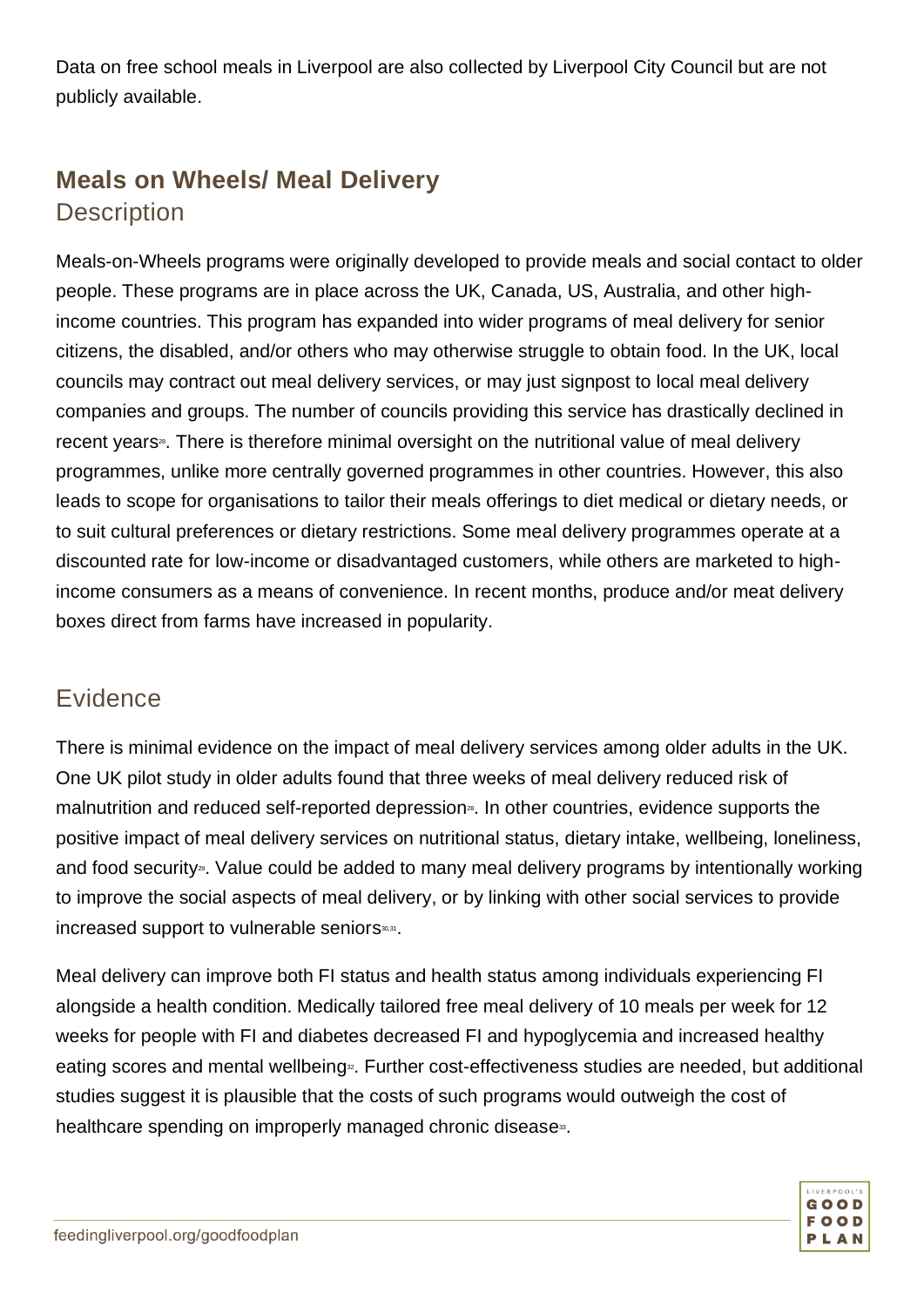#### Liverpool Status and Related Data

Liverpool City Council provides [details](https://liverpool.gov.uk/adult-social-care/living-independently/meal-delivery/) on the four current meal delivery options in the city, all of which require payment. These include Wiltshire Farm Foods, Can Cook: Cooked, ICare Cuisine, and Oakhouse Foods. Individual greengrocers or butchers also provide fruit and veg box delivery across the city.

Metrics: There are no data on the number of people reliant on meal delivery in Liverpool, as there is no central body organising meal delivery. Individual meal delivery programmes will have data on volume of meal delivery and details on demographics of clients, but this data is unlikely to become available. It is therefore difficult to assess the dependence on and effect of meal delivery services in Liverpool.

#### **Primary School/Child Nutrition Education Description**

Education on nutrition and healthy eating can easily be delivered to children via schools, where they are already gathered in a learning environment. Early development of healthy eating knowledge and skills is important to set life-long patterns of behaviour, as it is difficult to overcome unhealthy patterns of behaviour once set. Nutrition education in schools is typically coupled with food provision, gardening, or some other aspect to encourage experimentation with new foods and exercise the lessons given in the education component.

#### **Evidence**

Different forms of nutrition education, delivered at schools, homeless shelters, and community organisations, are generally successful in improving fruit and vegetable consumption among children<sup>3</sup>. Children in these programs are also more likely to try new foods. However, these successful programs were coupled with food provision, so it is unclear what impact education alone would have. None of the studies reviewed reported a reduction in FI as a result of the programme, likely because children have little agency in affecting the causes of FI on their own.

Nutrition education can also expose children to potential careers along the food chain. A US program of farm-to-school grants for low-income schools involved visits to farms, development of school gardens, and nutrition education<sup>\*</sup>. Students reported trying new foods and learning how to grow produce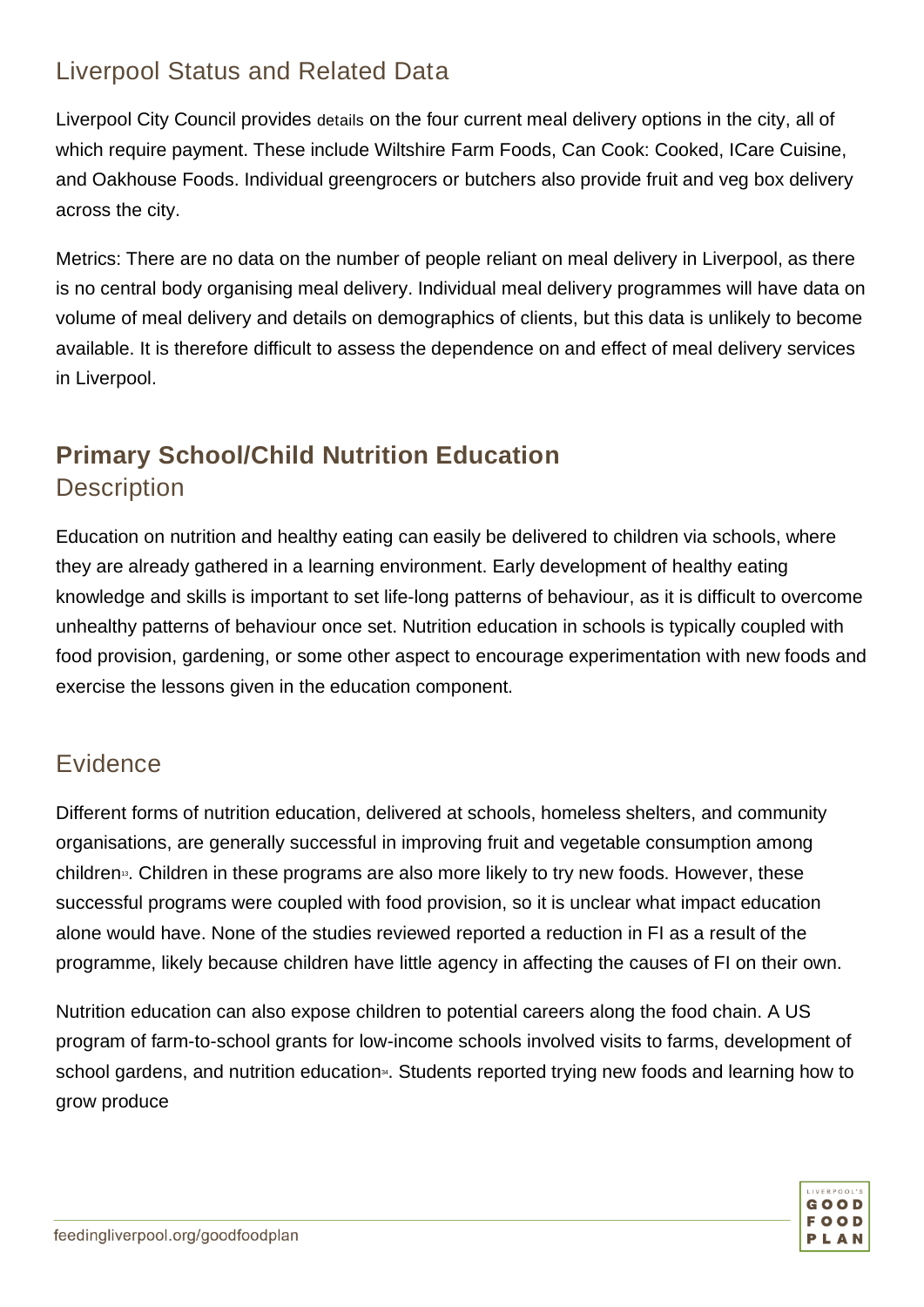#### Liverpool Status and Related Data

Many groups provide quality nutrition education to children in Liverpool. The [National Farmers' Union](https://education.nfuonline.com/) provides a plethora of online learning tools, competitions, campaigns, and access to speakers to connect children with farming and food production. [FarmUrban](https://farmurban.co.uk/learn/) has aquaponics kits and lessons to teach children about sustainable farming, encourage healthy eating, and inspire innovation and creativity. [Can Cook](https://www.cancook.co.uk/catering-services-in-merseyside-and-north-wales/schools/), a commercial enterprise, offers a comprehensive school food package that couples education with staff training and community engagement. Other programmes in the UK could be adopted in Liverpool. [ReThink Food](https://www.rethinkfood.co.uk/education/), active in Leeds and Bradford, provides nutrition education, peer-to-peer learning, school gardens, and diversion of food waste via a cafeteria food stall to teach classes about sustainable diets and healthy eating. Campaigns such as [Veg Power](https://vegpower.org.uk/) creatively encourage fruit and vegetable consumption among children by gamifying healthy eating. While some of these programmes are free, others may not be accessible to schools in deprived regions. Care should be taken to ensure all schools have access to such programmes, if desired.

Metrics: There are currently no publicly available metrics in place to directly assess the impact of nutrition education among children experiencing FI. Measures of FI, fruit and vegetable consumption, and other dietary indicators could be and likely are collected as part of individual nutrition education programmes.

#### **Adult Nutrition Education Description**

There are a plethora of nutrition, cookery, and grocery shopping education programmes aimed at a variety of different groups and delivered in a multitude of ways, including online. Programmes can be stand-alone or coupled with other interventions, such as produce subsidies or food banks. All transmit knowledge and/or skills in the hopes of improving dietary behaviours, though the ability of stand-alone education programs in reducing FI is limited.

#### **Evidence**

Few studies have examined the impact of standalone nutrition education programmes on FI, though many examine the impact of combined interventions with an education component. In the US, a subsidy plus a nutrition and financial management education programme was more effective than the subsidy alone in reducing FI among participants<sup>®</sup>. However, low awareness of supplemental education components of existing interventions may limit uptake among potential

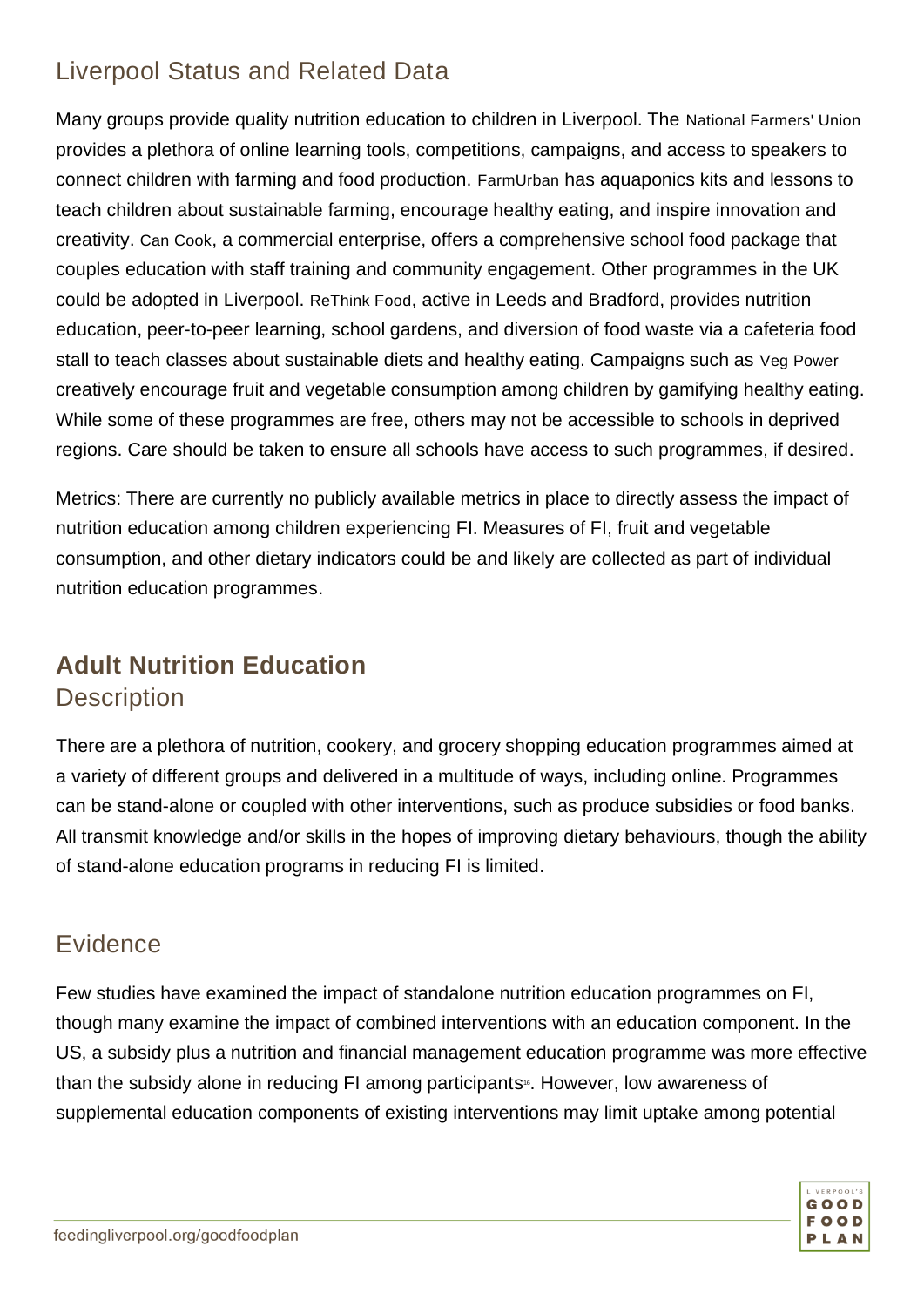participants<sup>4</sup>. Overall, bundling nutrition education with other support actions is promising to reduce Fl<sup>35</sup>.

Tailoring nutrition education programmes to specific groups is effective in producing the desired health outcomes, even among priority ethnicity and low-income populations<sup>36</sup>. For example, FoodMate, an Australian nutrition education programme targeted specifically to those at risk of FI, produced long-term improvement in cooking skills, confidence, desire to try new foods, and even overall life satisfaction 2 years post-intervention<sup>3</sup>. Not surprisingly, duration of the programme was associated with effectiveness, with longer programmes more frequently producing desired dietary impact<sup>®</sup>. Studies that were tailored and specific in their objectives were also more frequently successful than broadly defined programmes.

In sum, successful nutrition education programmes are tailored to the needs of a specific group, with a limited, clearly defined objective, carried out over several months.

#### Liverpool Status and Related Data

It is difficult to definitively assess the state of adult nutrition education in Liverpool, partly because it is such a diverse intervention often provided casually or in one-off events. [Can Cook](https://www.cancook.co.uk/catering-services-in-merseyside-and-north-wales/schools/), a commercial enterprise, offers adult cookery classes in Liverpool. Further information is needed concerning the organisations providing cookery classes in the region.

Metrics: As content and delivery of nutrition education programmes is highly dependent on the group delivering the programme, there is little comprehensive available data on the impact of nutrition education programmes among adults in Liverpool. Any such interventions should attempt to capture data on FI among participants as well as achievement of desired outcomes at long-term time points.

#### **Gleaning/Foraging/Urban Harvesting Description**

Gleaning is the process of collecting leftover food from farmer's fields that hasn't been harvested for commercial use. Foraging and urban harvesting consists of collecting food from public or wild trees and plants. Gleaned food can then be distributed by food banks or other redistribution groups. Gleaning reduces food waste while simultaneously increasing the nutritional status of people experiencing FI by increasing access to fresh fruit and vegetables. UK farmers [report](https://feedbackglobal.org/wp-content/uploads/2018/08/Farm_waste_report_.pdf) an average 10-16% food wastage per year.

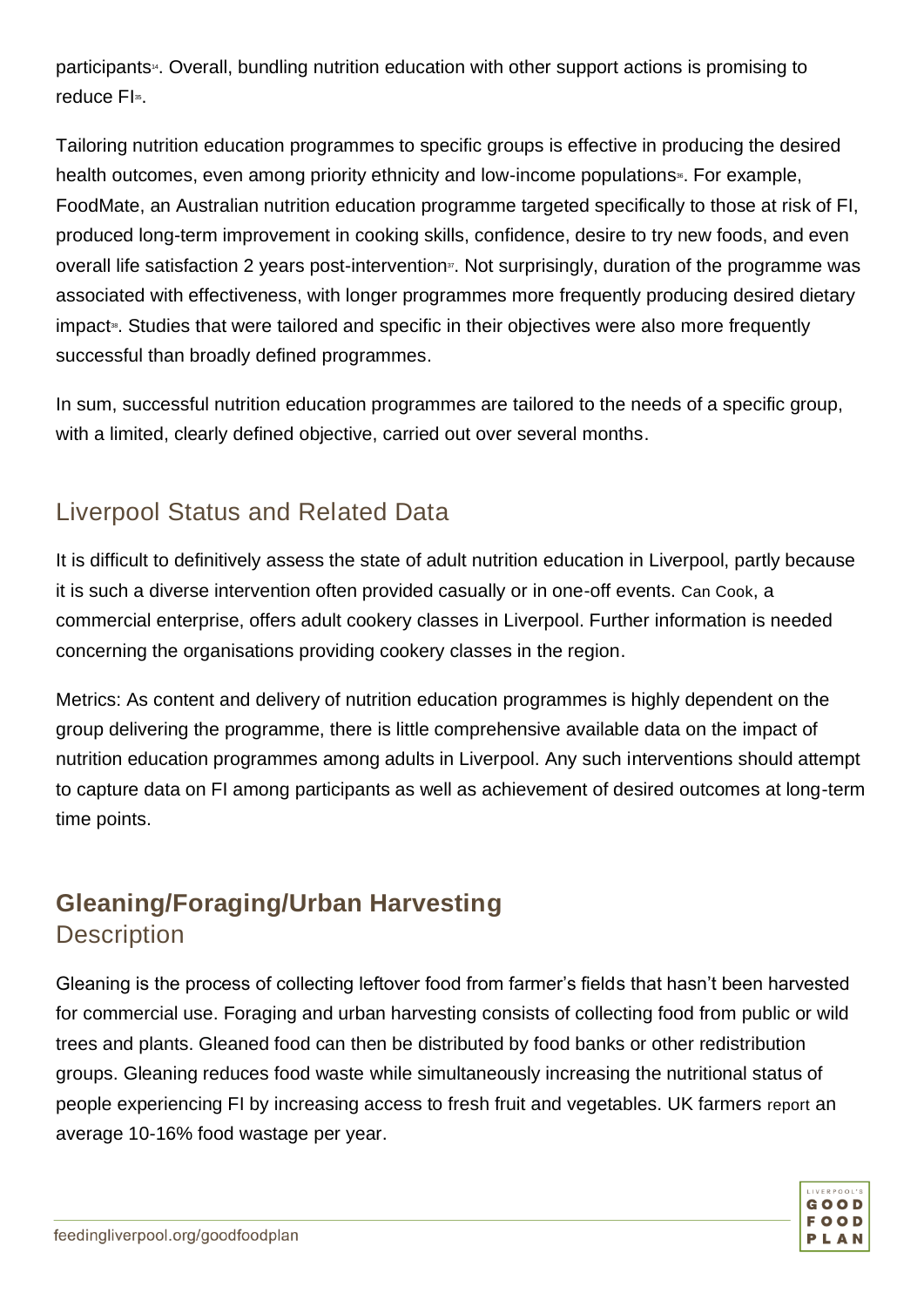#### **Evidence**

Minimal formal assessment has been done regarding the impact of gleaning programs on FI, and it is unclear what short or long-term impact gleaning has on FI. This may be due to the fact that gleaning is typically only one source of food that is later distributed through food banks or pantries. Available research on gleaning focuses on operational aspects». A model of these operational considerations identified potential ways to maximize gleaning efficiency and use of food bank resources, such as expanding gleaner pool while limiting size of individual gleaning trips.

Reports from local gleaning groups demonstrates that gleaning can support feeding of many people and has other positive benefits in engaging community members and linking farms, food banks, and gleaners.

#### Liverpool Status and Related Data

Feedback runs a [gleaning network](https://gleaning.feedbackglobal.org/) across the UK, with hubs in Liverpool and Bootle. To date, gleaners in the Feedback network have diverted over 600 tonnes of food from waste to the community. Toolkits and support are available for interested community members to expand this program.

Metrics: Precise data on the volume of food collected and distributed via gleaning, as well as the impact on FI in the community, are unavailable.

#### **Your Local Pantry/ Food Clubs Description**

Community shops in which people pay a weekly fee (£3.15-£5.00) and can shop for a set amount of food (£20). Pantries are open to anyone, with no time limits on membership. Pantries are seen as a long-term support option, in comparison to food banks that provide short term emergency support. Pantries are structured similarly to a small food shop, and members have the opportunity to volunteer to support the shop. Pantries are supplied in part by surplus foods, helping to divert food waste from large retailers. However, pantries insist on high quality food, which is valued by members.

#### **Evidence**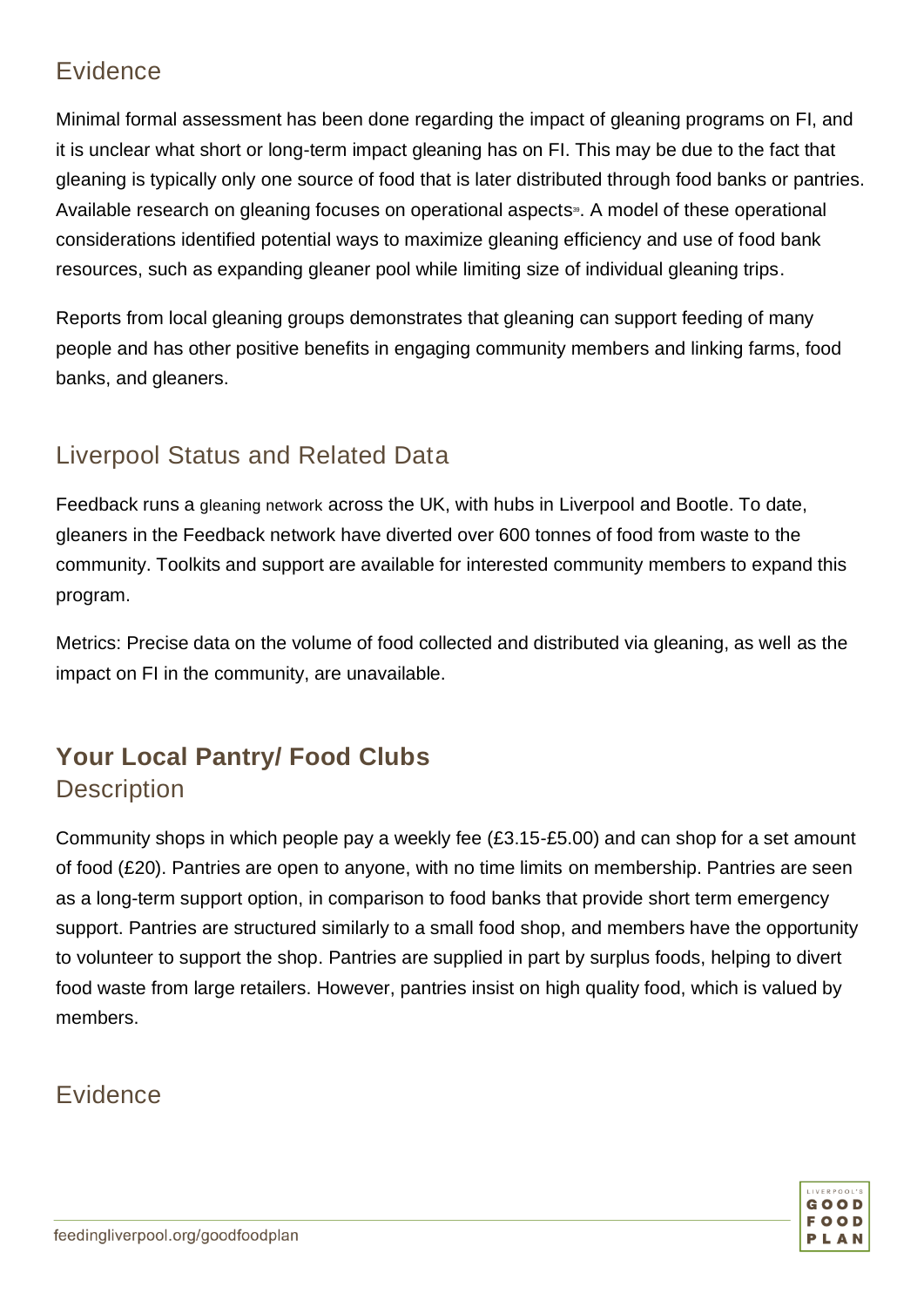Local food collectives provide dignity, food choice, a sense of community, and diversion of food waste while alleviating economic stress. The Your Local Pantry impact report<sup>®</sup> states that weekly users save £780 per year on their grocery bills. A large majority of pantry users report valuing their membership for saving money on the weekly shop increasing their fruit and veg consumption, increasing the overall amount of food in their house, increasing variety of foods eaten, tackling food waste, and making friends in their community (among other benefits). Pantry members report that the flexibility the monetary savings accrued as pantry members have helped them pay their bills, afford culturally preferred foods sold elsewhere, save money for special events, or enrich their children's lives. The pantry model provides economic relief and reduces stress without dictating food choice or how members use their resources. This approach may therefore help reduce FI long-term by reducing economic pressures and providing a constant source of quality, affordable food.

Some pantries also connect members with social support services. Other community-building and skill-building aspects of the pantry programme are valued by members, including the ability to influence decisions about how the pantry is run, as well as having the opportunity to volunteer at the pantry.

There has not been a formal quantitative assessment of the impact of Your Local Food Pantry on FI reduction, but the reported results strongly support the potential of the programme to reduce FI. The cost-effectiveness of the programme has also not been formally assessed, but the running costs are largely covered by membership fees. Costs are minimized by using volunteers, free venues, and donated foods. Your Local Pantry provides support for those interested in beginning a local pantry.

#### Liverpool Status and Related Data

There are currently 29 community shops, pantries, and community markets in Liverpool. Reports on the impact and use of the 7 Your Local Pantries in North Liverpool are released periodically. Access to data concerning membership details is restricted, but can be used to assess geographies of pantry members.

Metrics: Key metrics to collect would include number of pantry members, frequency of use, demographics of members, rate of FI among members over time.

#### **Food Banks Description**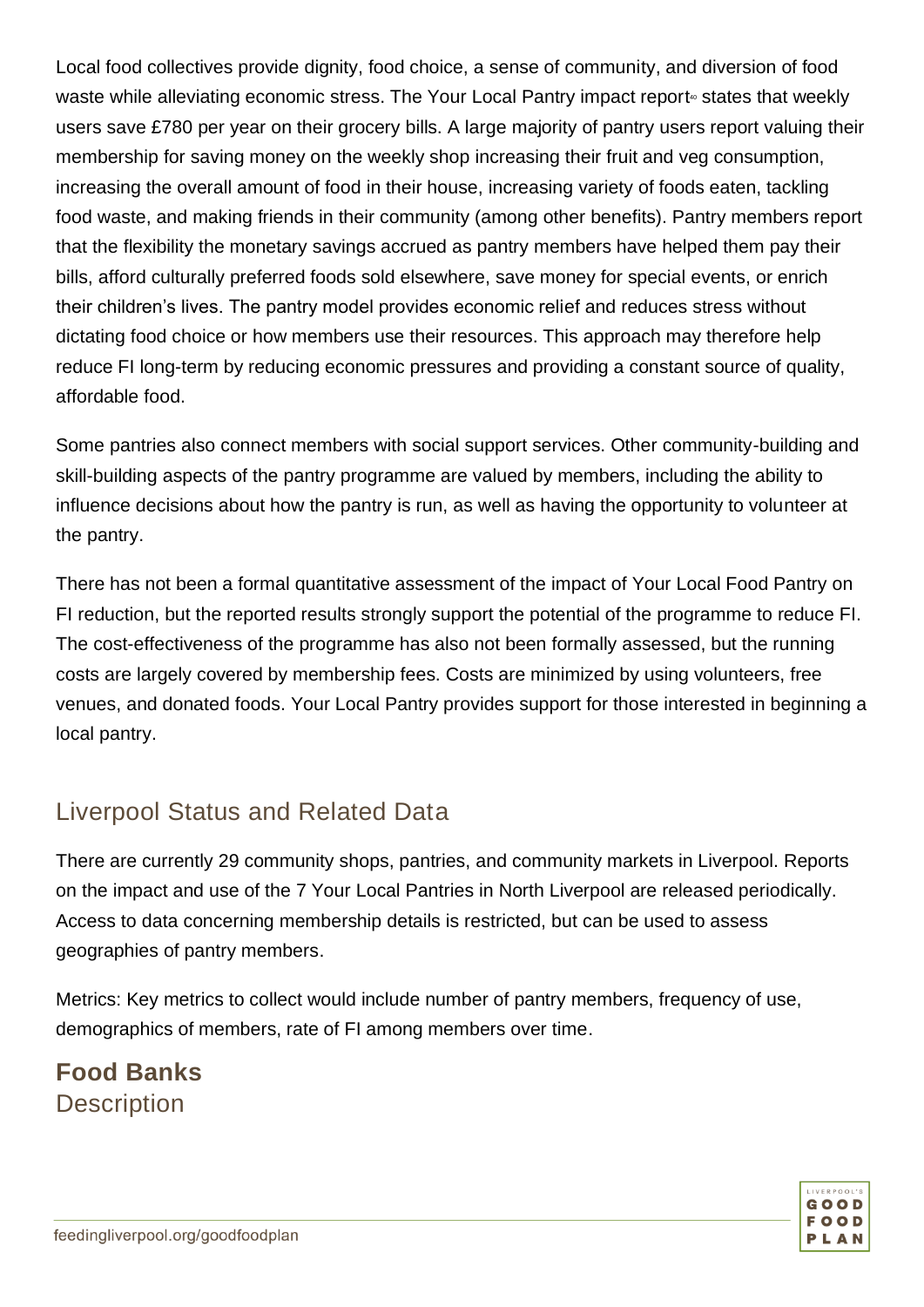Food banks provide free food parcels to qualifying households based on economic need. Food provision amounts and timelines and the option for client food choice vary by food bank. Food banks are designed to provide emergency support to people experiencing immediate need, and as such are not designed to reduce FI long-term. Food at food banks comes from a variety of sources, but is largely surplus from large retailers. In the UK, the Trussell Trust runs the majority of food banks, with remaining food banks independently operated.

#### **Evidence**

A systematic review of the impact of food banks found that few studies reported on food bank impact on FI<sup>4</sup>. Those that did reported decreases in FI with food bank use, though this occurred alongside other programs such as case management and cooking classes.

Client feedback from studies of food bank use suggested that most clients wanted a wider range of foods, especially produce, dairy, and meat. Culturally appropriate foods, special needs foods, and staple foods were also widely requested. Clients also reported a desire for greater flexibility in food bank hours and increased accessibility. A UK-specific study also identified accessibility issues as a major frustration for food bank users, and demonstrated that demographics of a particular food bank's use might be skewed by the level of accessibility of the food bank and therefore misrepresent the state of local FI<sup>®</sup>. Other concerns cited in the systematic review<sup>41</sup> were that add-on programs such as cooking classes or shopping services were difficult for linguistically diverse populations and recent migrants to access. Staff report frustrations in lack of resourcing and inability to offer more healthy food choices. Other studies have also noted the nutritional insufficiency of typical food bank parcels<sup>43</sup>. However, nutrition education and displays signposting to healthy choices can help food bank clients make healthier choice in client choice food banks<sup>44</sup>.

#### Liverpool Status and Related Data

Trussell Trust releases yearly [data](https://www.trusselltrust.org/news-and-blog/latest-stats/end-year-stats/) on food parcels distributed to adults and children at the local authority level. In Liverpool, 29,178 food parcels were distributed across 21 distribution centres from April 2019-March 2020, 38% of which went to children. From April 2020-March 2021, 26,049 parcels were distributed across 23 centres, 37% of which went to children. While England overall experienced a 41% increase in food bank use between 2019 and 2021 (23% in the North West), levels of use in Liverpool remained largely static. Publicly available versions of these data do not include the number of distinct food bank users, or any further detail on the characteristics of food bank users.

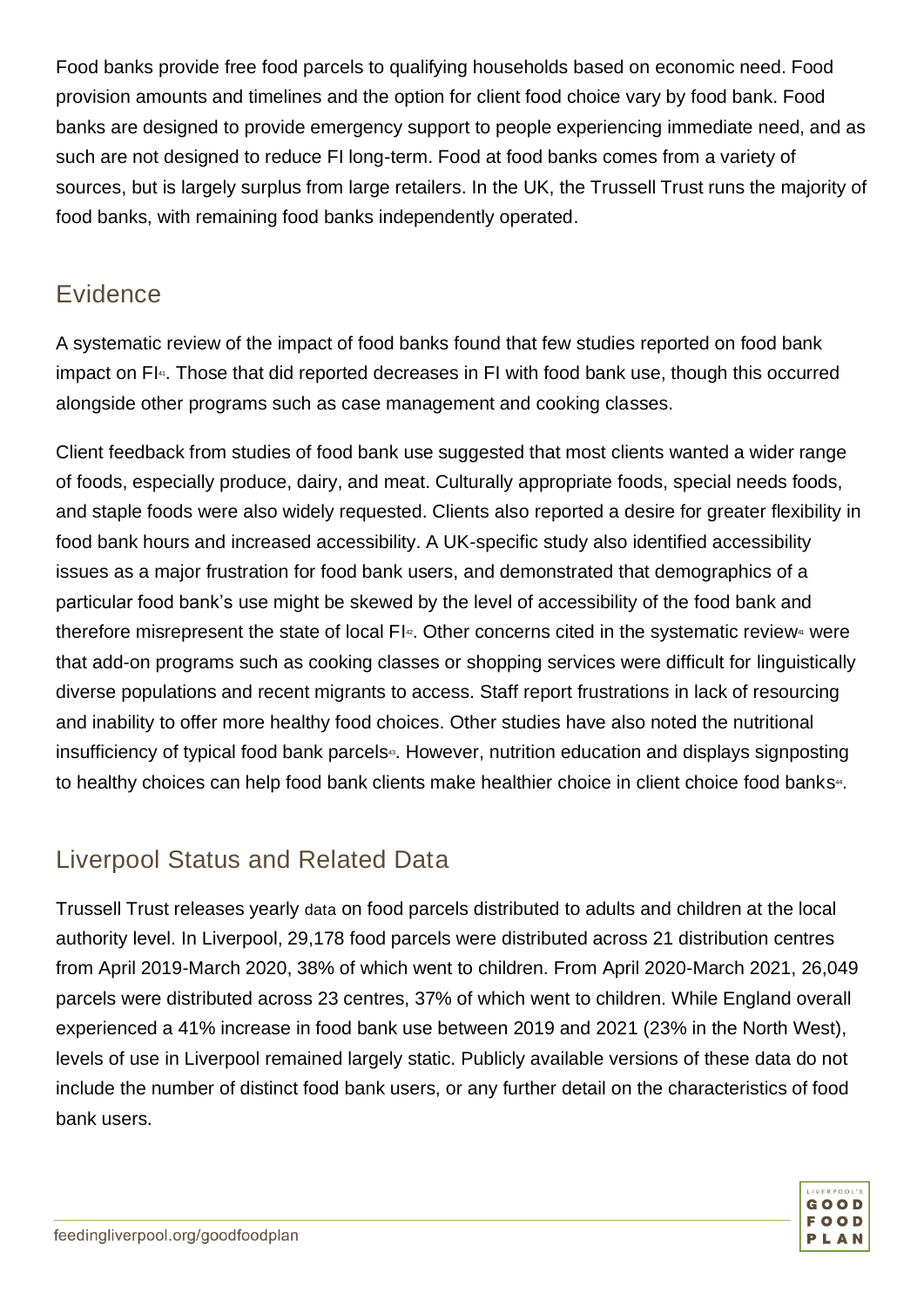Feeding Liverpool maps food bank distribution in Liverpool and organises the network of food provision groups in the region. The Independent Food Aid Network [maps](https://www.foodaidnetwork.org.uk/independent-food-banks-map) independent food banks across the UK but does not capture all food provision groups. IFAN released a detailed survey<sup>45</sup> of 114 independent food bank characteristics and client characteristics, but this information was only provided at the UK level.

Metrics: Data on total food bank use at the local authority (or finer) level is not widely accessible, as such data is collected by individual food banks. [Naomi may know more in the data she has collected.] Ideally, data on food bank users per month, demographics of food bank users, and FI levels of food bank users over time would support Good Food plan development. However, organisational and privacy issues with data sharing will likely inhibit city-wide monitoring of food bank use.

#### **Community Gardens/Urban Growing Description**

Community gardening and urban growing can be organised by many different organisations, including hospitals, schools, faith groups, and community groups. Gardens can transform vacant lots or rooftops to make use of previously underutilized spaces. Community gardens encourage healthy eating, and gardening has positive benefits on mental wellbeing and community-building<sup>®</sup>. Costs associated with starting and maintaining a garden (monetary and time) may be barriers for groups experiencing FI if not absorbed by organising groups.

#### Evidence

A study of community gardening among children experiencing FI found that the number of children consuming vegetables increased as a result of the programme, but there was no effect on the number of children experiencing FI<sup>®</sup>. Gardens at schools, early care settings, and households were all associated with improved nutrient intake among children<sup>®</sup>. Reported barriers to starting gardens in early years settings in the UK include time, space, and expertise. Those in areas of high deprivation were more likely to report space as a barrier, indicating a need for creative solutions for growing<sup>48</sup>. A Canadian study found similar barriers of time, accessibility, and lack of interest among individuals<sup>40</sup>. While prevalence of skipping meals did not change among households with FI who completed a community garden programme, stress related to worrying about having enough to eat significantly decreased<sup>®</sup>. A survey of UK adults reported that engagement with urban agriculture was associated with greater perceived access to fruit and veg, and more health-related and ethical-related food choice motivations<sup>®</sup>. This is true as well for low-

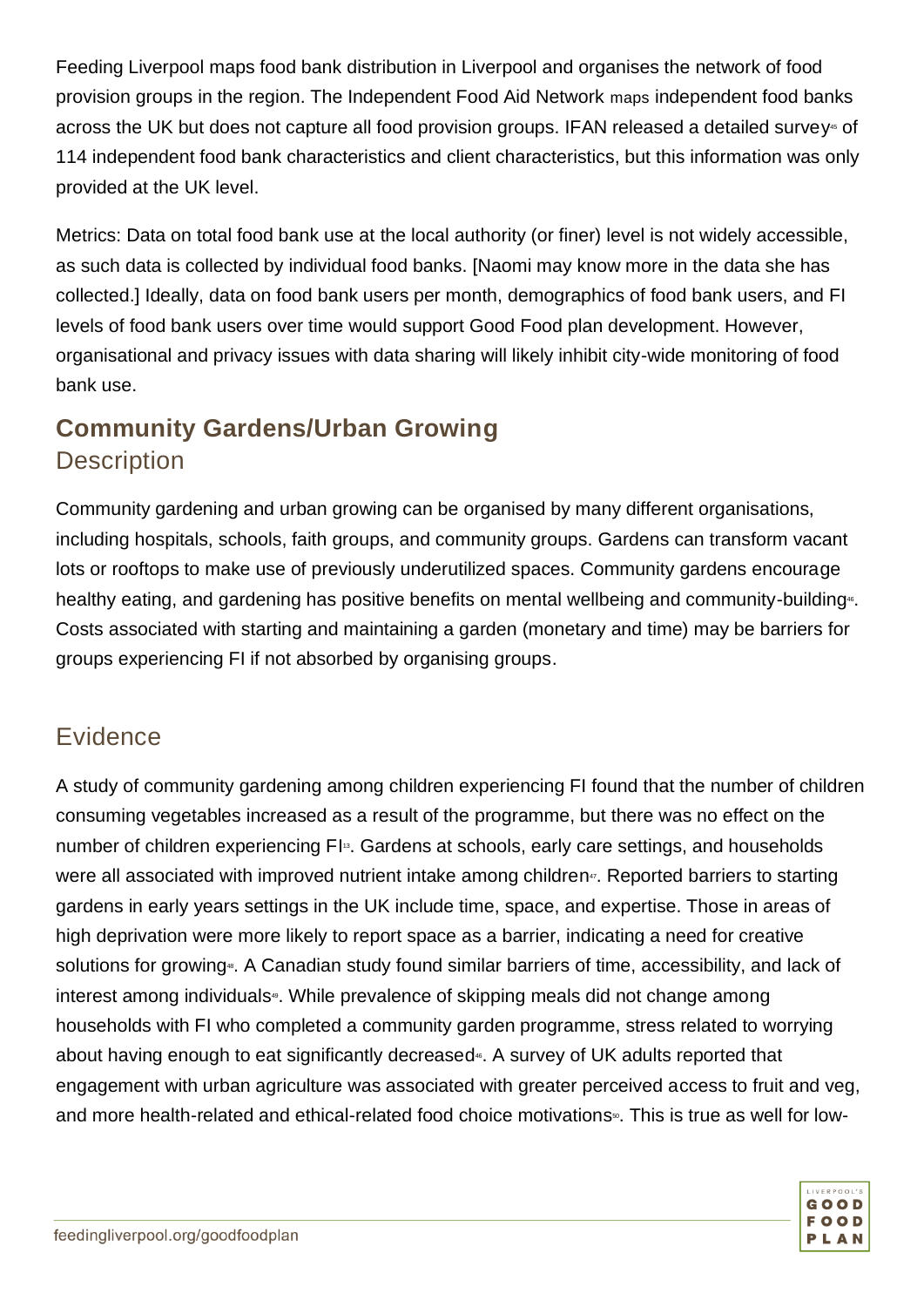income gardeners, who are able to exercise more autonomy over food choice via gardening<sup>51</sup>. Finally, a study of a gardening program for refugees in the US found increased consumption of vegetables, and participants reported that gardening reduced their depression and anxiety and increased their sense of identity with their former selves<sup>52</sup>.

Expansion of community allotments and home gardens is encouraged by food security action groups and policy experts as an effective means of improving local food systems<sup>53</sup>. Policy experts suggest the use of vacant and brownfield land for this purpose and provides inputs to support people in sustaining their gardens long-term. Councils are advised to set targets to increase local food growing through planting initiatives.

#### Liverpool Status and Related Data

There are currently 25 allotments listed on the Liverpool City Council [website](https://liverpool.gov.uk/leisure-parks-and-wellbeing/allotments/) across the city, all of which require a fee. There are 7 community gardens in Liverpool listed in the [Livewell Directory](https://www.thelivewelldirectory.com/) and Mersey Green Map, such as Hope Community Garden, Croxteth Community Garden and Growing Sudley CIC, but there is no centralized list of community gardens.

Metrics: There is currently no available data on the impact of community gardens on local FI and wellbeing in Liverpool. Data on vacant land and distribution of community gardens in the city would be helpful in planning targeted development of further community gardens.

#### **Nutrition Screening and Referral/Healthcare Based Interventions Description**

There is growing interest in better implementing FI screening and support into primary healthcare as a relatively low effort but high-impact action. Screening for FI during healthcare visits can overcome the commonly cited barrier of lack of awareness that prevents households experiencing FI from linking up with available resources. This improved uptake of social services and support should also improve the health status of referred patients and help them prevent or manage poor health conditions.

#### **Evidence**

A systematic review of screening and referral programs for FI in healthcare settings found improvements in FI status and produce access after connection of patients with local resources,

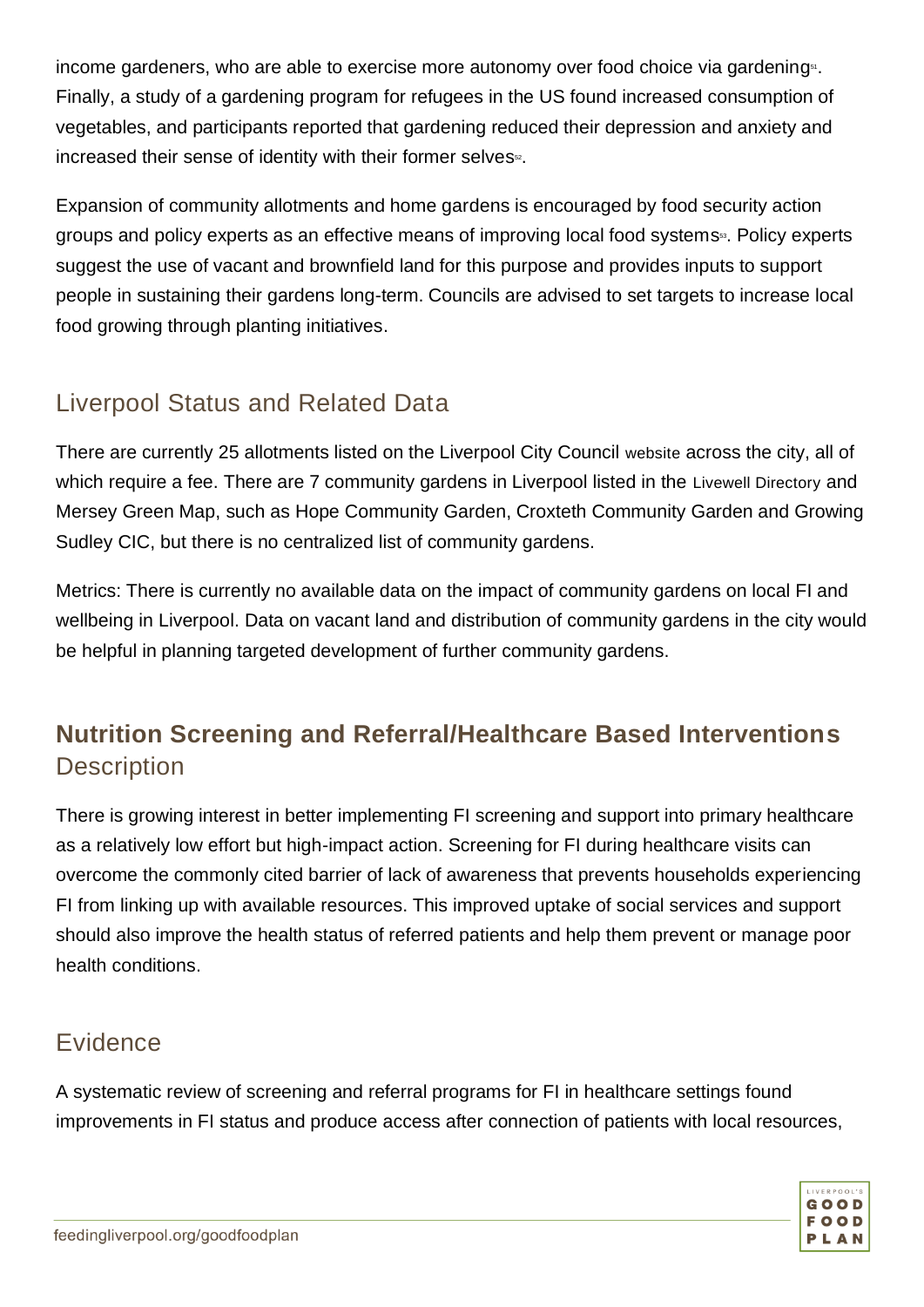including food vouchers and local farmers' markets<sup>33</sup>. Other studies generally observed positive improvements in the health metrics measured and in the number of people connected to local food programs.

Screening and referral services work best when they are directly connected to other services, such as on-site food pantries or market stalls, and help patients connect with resources while they are still on-site. Patients cite increased accessibility as a major benefit of these programs. Actions such as prescribing fruit and veg and providing food vouchers (or food) have proven effective in alleviating FI and improving diet<sub>54,55</sub>.

Barriers to proper implementation of screening include discomfort from healthcare providers on asking FI-related questions, lack of training on screening for FI, lack of time to implement FI screening, and uncertainty on what to do or how to support patients after screening. Hallmarks of successful programs include clarity surrounding key programme components, clear referral protocols, defining the scope of the work, designating provider champions and multidisciplinary teams, engaging administrative resources, and responding to provider feedback<sup>56,57</sup>.

In the UK, the NHS supports the use of the Malnutrition Universal Screening Tool ([MUST](https://www.bapen.org.uk/screening-and-must/must/introducing-must)), but some healthcare providers report difficulty in understanding how to administer the tool<sup>®</sup>. MUST does not assess FI status, but only looks at physical indicators of malnutrition.

#### Liverpool Status and Related Data

There are no nationally implemented screenings for FI among CCGs in the UK (to our knowledge). MUST screening is recommended, but it is unclear to what extent the screening is administered in the Liverpool region. The Liverpool CCG in 2017 [listed](https://www.liverpoolccg.nhs.uk/media/2751/42705-smoh-paper-nov-6th-2017.pdf) five social prescribing initiatives in action at the time, but none targeted healthy diets or FI. In 2021, a social prescribing programme ([Wellbeing](https://wellbeingliverpool.co.uk/what-is-wellbeing-liverpool/)  [Liverpool](https://wellbeingliverpool.co.uk/what-is-wellbeing-liverpool/)) was launched in Liverpool that connects GPs and "link workers" to help patients access needed community resources. The remit of this programme is broad but would include help with issues related to FI. This programme is supported by other social advocacy groups, including Citizen's Advice and Healthwatch Liverpool.

Metrics: There are currently no data publicly available on the implementation of nutrition screening and referral programmes among healthcare providers in Liverpool, or the percentage of patients screened and/or referred. Periodic reports of malnutrition and vitamin deficiencies may function as proxies for extreme hunger but may also arise secondary to other illnesses. Citizen's Advice or other groups affiliated with Wellbeing Liverpool may be collecting data on FI as part of the programme, but that data would not be widely accessible.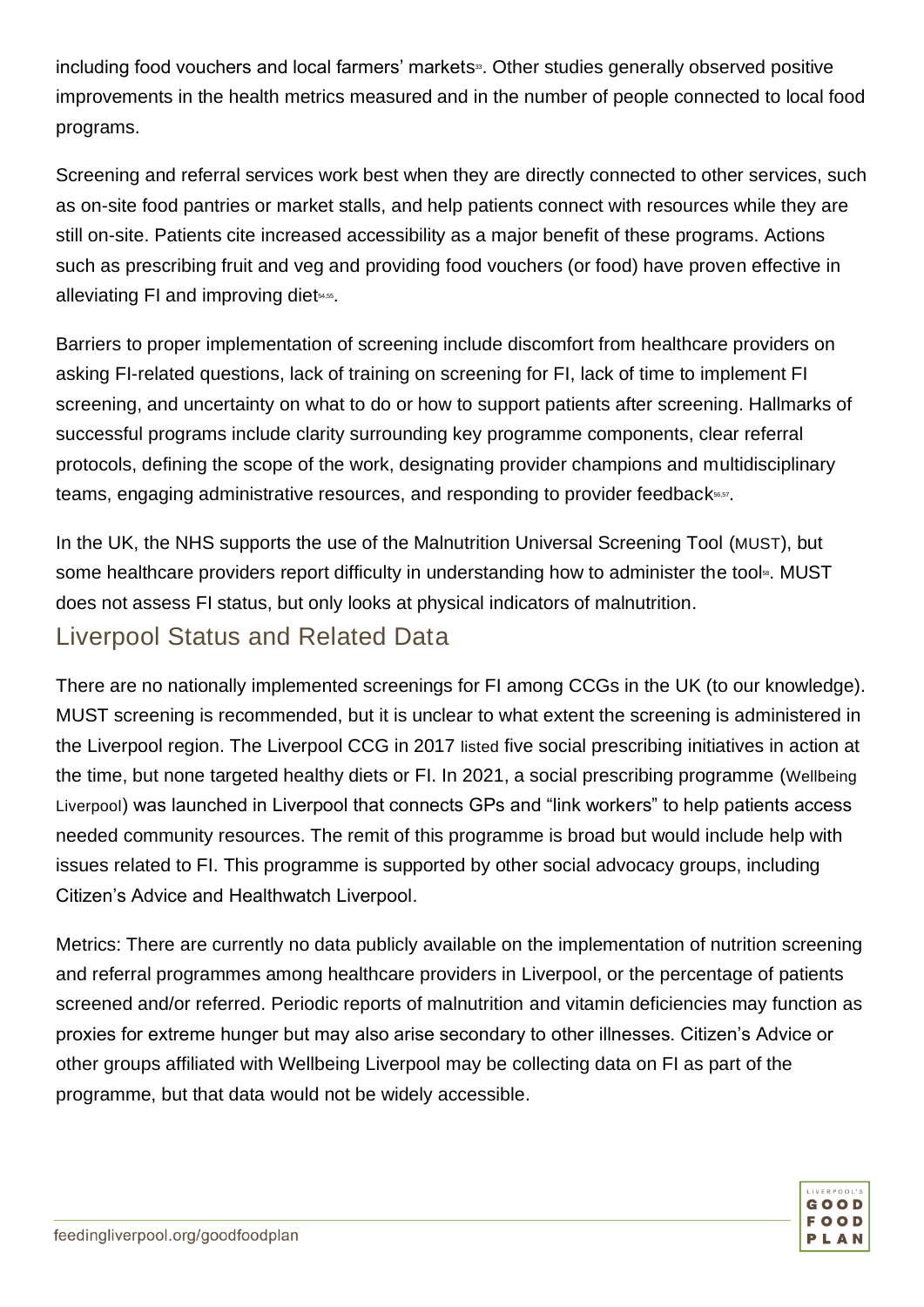#### **Procurement Policies Description**

Rules on food procurement among public institutions such as primary schools, universities, hospitals, and care homes have the potential to increase healthy food access, reduce salt, sugar, and fat intake, support environmentally sustainable and ethical producers, and increase consumption of locally produced foods. Procurement policies can generate large-scale demand for healthier or more sustainable foods and signal the importance of responsible food supplies chains and healthy eating.

#### **Evidence**

Policies regulating food procurement for public bodies are effective in improving diets and changing mindsets towards healthy eating, though there is no evidence to date on the impact of procurement policies on FI. A 2008 UK policy in schools improved dietary intake and healthy purchases among students, and 74% of students indicated a desire for healthier foods<sup>59</sup>. Worksite initiatives have been similarly successful in increasing healthy food consumption while decreasing less healthy food consumption. Again, similar improvements in healthy eating have been noted across all studied institutions implementing such policies.

The UK has a significant evidence base on public procurement policy<sup>®</sup>. In 2011, DEFRA updated the Public Sector Food Procurement Initiative to encourage public institutions to work with farmers, complete with toolkits and other resources. Accreditation schemes, such as Food for Life Served Here, provides standards meeting these DEFRA guidelines and have support from the NHS and Department for Education<sup>®</sup>. Accreditations like Food for Life Served Here can ensure public bodies meet published national standards in food provision. Accreditations exist specifically for healthier catering, sustainable fish and palm oil sourcing, Fairtrade sourcing, and more.

Changing procurement schemes on a local or national level, while proven to improve diets, can be challenging and require sustained, multi-sector effort<sup>®</sup>. At the organisation level, strong managerial leadership, a multidisciplinary team, a holistic approach, and long-term commitment are required to support policy change success. Food service should occur as a progressive process, incorporating evaluation and feedback to ensure menu satisfaction, efficient ordering, and minimal food waste. On the supply side, successful local procurement entails trusting relationships with local producers, inclusion of small farmers, peer to peer knowledge exchange, and a database of local producers. A collaborative, committed approach is required to help consumers and organisations navigate barriers to implementing new procurement policies.

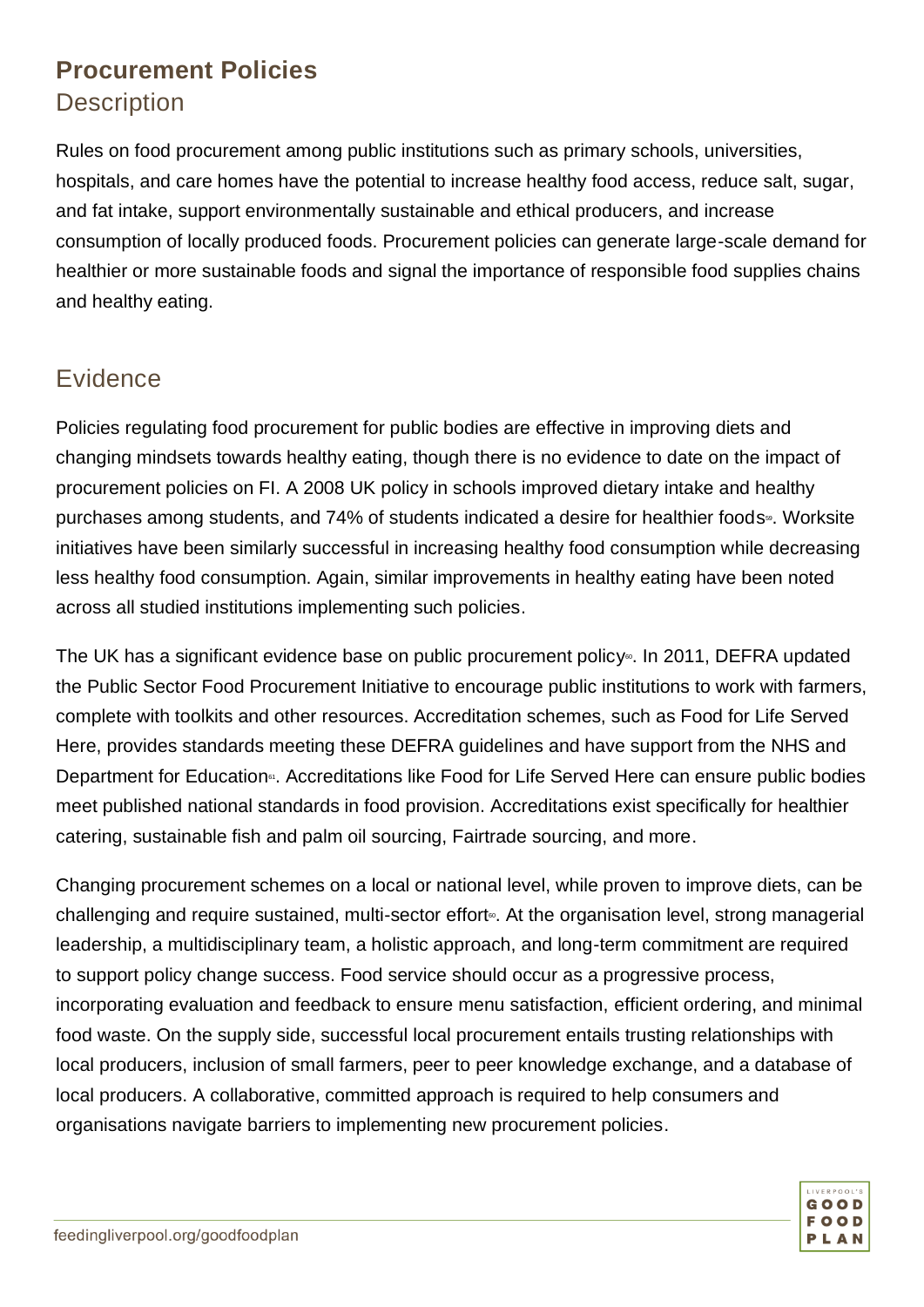#### Liverpool Status and Related Data

It is unclear to what extent sustainable procurement policies are in place in Liverpool [to me, others may know]. Four schools in Liverpool are members of Food for Life Served Here. No businesses in Liverpool are affiliated with Eat Out Eat Well.

Local food actors are willing to provide locally sourced food for public bodies and are convinced it would be economically feasible for all parties but cite prohibitive regulations that leave public procurement exclusive to large firms. Councils should explore avenues for easing these regulations to improve public procurement.

Metrics: Information on accreditation programs followed and percentage of public bodies enrolled, information on nutrition of menus at public institutions, and information on sustainability and local sourcing among public bodies would be beneficial in benchmarking the current state of procurement in Liverpool. This information could also be critical for establishing a baseline from which improvements in individual dietary health could be measured post-implementation of any new procurement policies.

#### **Increase Food Access at Small Providers/ Independent Retailers Description**

Poor access is a major driver of FI, and carefully designed actions to increase access to healthier foods in spaces already visited by those experiencing FI can positively impact dietary behaviours. There are many innovative examples of community members taking action to increase local food access at existing retail location, particularly corner stores. Success of these interventions relies on making a strong business case for their implementation to store owners and providing longterm training and support to see the programme past any early difficulties or slow uptake by consumers.

#### Evidence

Studies on programmes to increase healthy food access at corner stores has largely been conducted in the US. Training, marketing, and promotional support for local retailers can improve effectiveness of other FI-targeted interventions, as demonstrated with Healthy Start and a similar US programme (WIC)<sup>®</sup>. Programmes providing training, store improvements, and market research

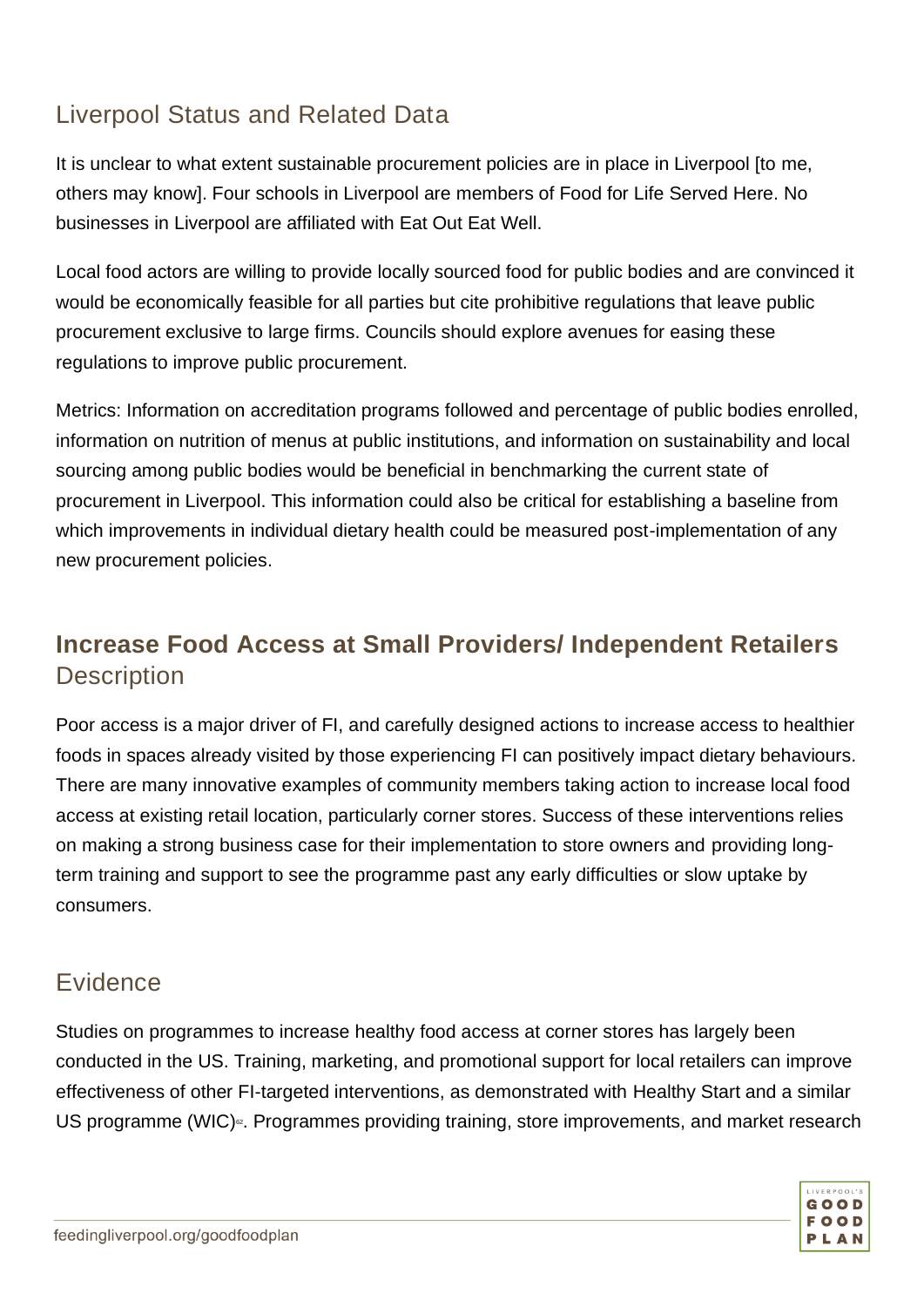were also successful in improving food access in low-income areas, but cite the importance of cultivating both consumer and store-owner buy-in<sup>®</sup>. A study of Korean-owned corner stores in the US found that cultural sensitivity was important for achieving buy-in for nutritional interventions, as store owners reported being more willing to work with researchers of a similar cultural and ethnic background<sup>84</sup>. Cultural preferences and merchant knowledge of client base should also be utilized in co-developing these interventions. While such programmes can be resource intensive at the start, if successfully implemented the impacts on stocking and consumer purchase can persist long-term65,66. Finally, it should be noted that we have not identified any studies directly connecting access initiatives to reduced FI, as most studies focus on store-owner related outcomes or consumer purchase outcomes.

Underlying needs of community members must be identified before development and implementation of a programme to increase access. For example, a programme that reduce price of specific healthy foods may fail if it does not consider the cultural preferences surrounding food choice, or the quality of food on offer. Store-side barriers may exist in stocking limitations or restrictions or perceived lack of customer demand<sup>67</sup>.

#### Liverpool Status and Related Data

It is unclear how Liverpool currently supports small food businesses and retail based FI initiatives. Going forward, it can do so by campaigning for rent and rate relief for local businesses and investing funds and technical support for start-ups and SMEs targeting nutritious foods to lowincome consumers, among other actions [potentially available through city region funds or the LEP]<sup>53</sup>.

Metrics: There is currently no existing data on the impact of any ongoing retail based FI interventions in Liverpool. Data on quantity of monetary support provided in rate relief, investment, or other funds would be useful to quantify support over time. Collection of LSOA or postcode level FI and healthy eating metrics would allow for correlation of such interventions with impacts in community health. Store-level data on sales and product turnover would help refine schemes as well.

#### **Upstream Actions to Campaign for/Support**

The following is a list of actions that may be outside the scope of local control, may not be defined as actions primarily meant to reduce FI, or have extremely limited formal evidence, but are still clearly influential in Good Food policy.

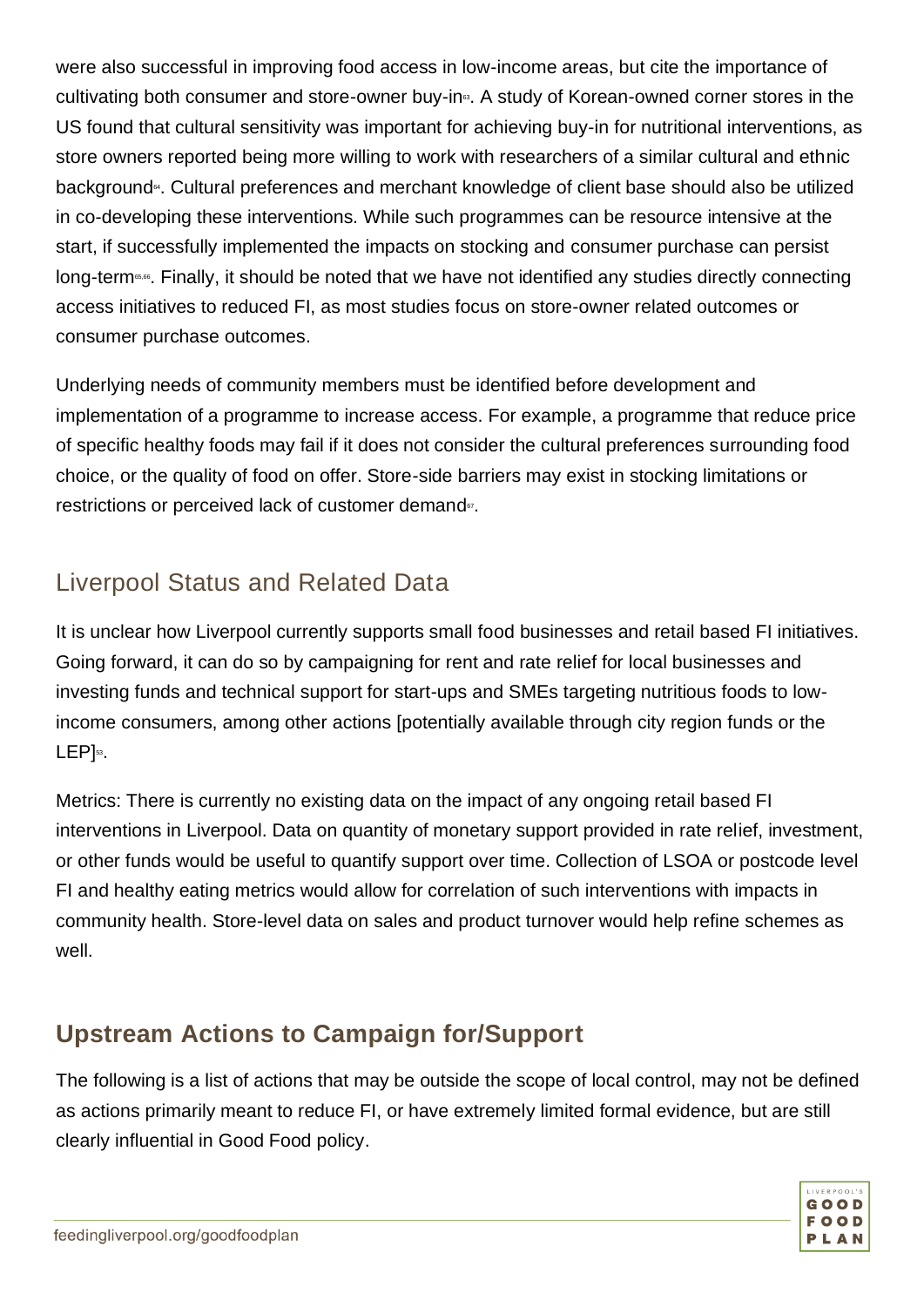#### "Cash First" Approach

"Cash first" approaches work by targeting the main driver of FI. These include subsidies for fruit and veg, welfare assistance funds, low Council tax payments (minimum payment of below 8.5%, preferably set at 0%, for low-income residents), Real Living Wage, cash transfer, and food delivery focused on healthy foods<sup>53</sup>. As discussed elsewhere, flexibly delivered and consistent cash first approaches can support long-term reduction of FI by reducing economic and mental stress associated with living on the margins. A combination of such approaches, particularly those with minimal barriers to entry and community-wide impact, are recommended for long-term reduction of FI in Liverpool. However, cash first approaches cost *someone*, and difficulties may be encountered in obtaining funding for such programmes. Councils should campaign for support to undertake these actions as simple interventions with the potential for large impact and savings via community-level health improvement.

#### Mobile Produce Vans/Markets

There is no evidence to date on the role of mobile produce vans or markets in reducing FI<sub>®</sub>. However, interventions that increase access to fruit and veg are generally positively impactful on local FI (see Alexandra Rose section). Policy experts recommend empowering smallholders and small farm businesses to access local markets, and maintaining and upgrading markets selling nutritious food to low-income communities<sup>53</sup>

### Support Retention of Family Centres

Family and children's centres are hubs for delivery of programmes targeting FI, from education to gardening to social service referral. Centres provide key access to otherwise overlooked communities and can be a great place to hear the needs of a specific neighborhood.

### Price Policies/ Sugar Taxes

National level price policies are beyond the scope of regional control, but local bodies can campaign for careful design and implementation of such policies. Targeted national-level taxes and subsidies to encourage consumption of healthier foods or discourage consumption of high sugar, salt, and/or fat foods are generally effective at individual and population level<sup>®</sup>. However, care should be taken that these approaches do not excessively burden low-income consumers,

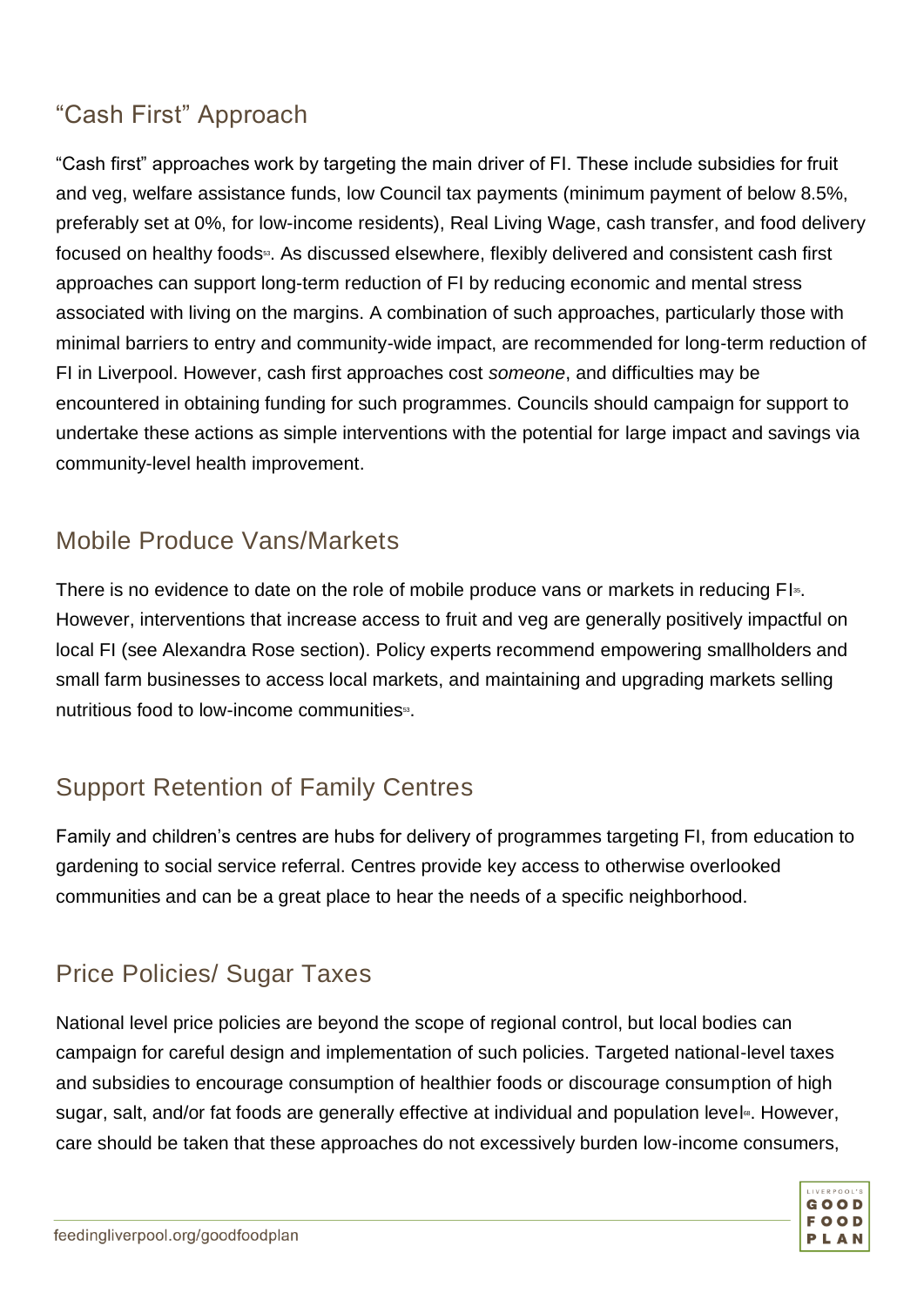and that unintended consequences (such as increased alcohol consumption) are avoided or mitigated.

#### Reformulation Mandates

The UK has a track record of successful reformulation mandates. Reformulation mandates are largely successful in improving nutritional intakes and reducing cardiovascular disease risk<sup>®</sup>. Mounting campaigns to reduce sugar intake should likewise be supported.

#### Population-Level Awareness Campaigns

While it is difficult to definitively attribute population-level dietary changes to population-level informational campaigns, research shows that in the years following initiation of a national salt reduction campaign in the UK, people were less likely to add salt at the table<sup>®</sup>. Population-level awareness campaigns, when well-designed and implemented to solve a narrowly defined problem, have the potential to positively impact population dietary behaviours.

#### Advertising/Marketing Regulations

Restrictions on food advertising to children are beneficial to improve child dietary behavior. The UK has recently [banned](https://www.theguardian.com/media/2020/nov/10/uk-to-ban-all-online-junk-food-advertising-to-tackle-obesity) online advertising of high fat, salt, and/or sugar foods, and similar initiatives to reduce child (and adult) exposure to less healthy food advertising should be supported.

### Local Marketing Campaigns/Accreditation

While local councils have little impact on commercial supply chains, they can use their influence to highlight and support business following sustainability standards in food sourcing, marketing, and provision. Campaigns that use decals, online directories, or other signals for businesses sourcing local foods or paying employees a Real Living Wage (among other actions) can help consumers achieve ethical and healthy eating goals and make sustainable food systems more normative.

#### Council Planning Powers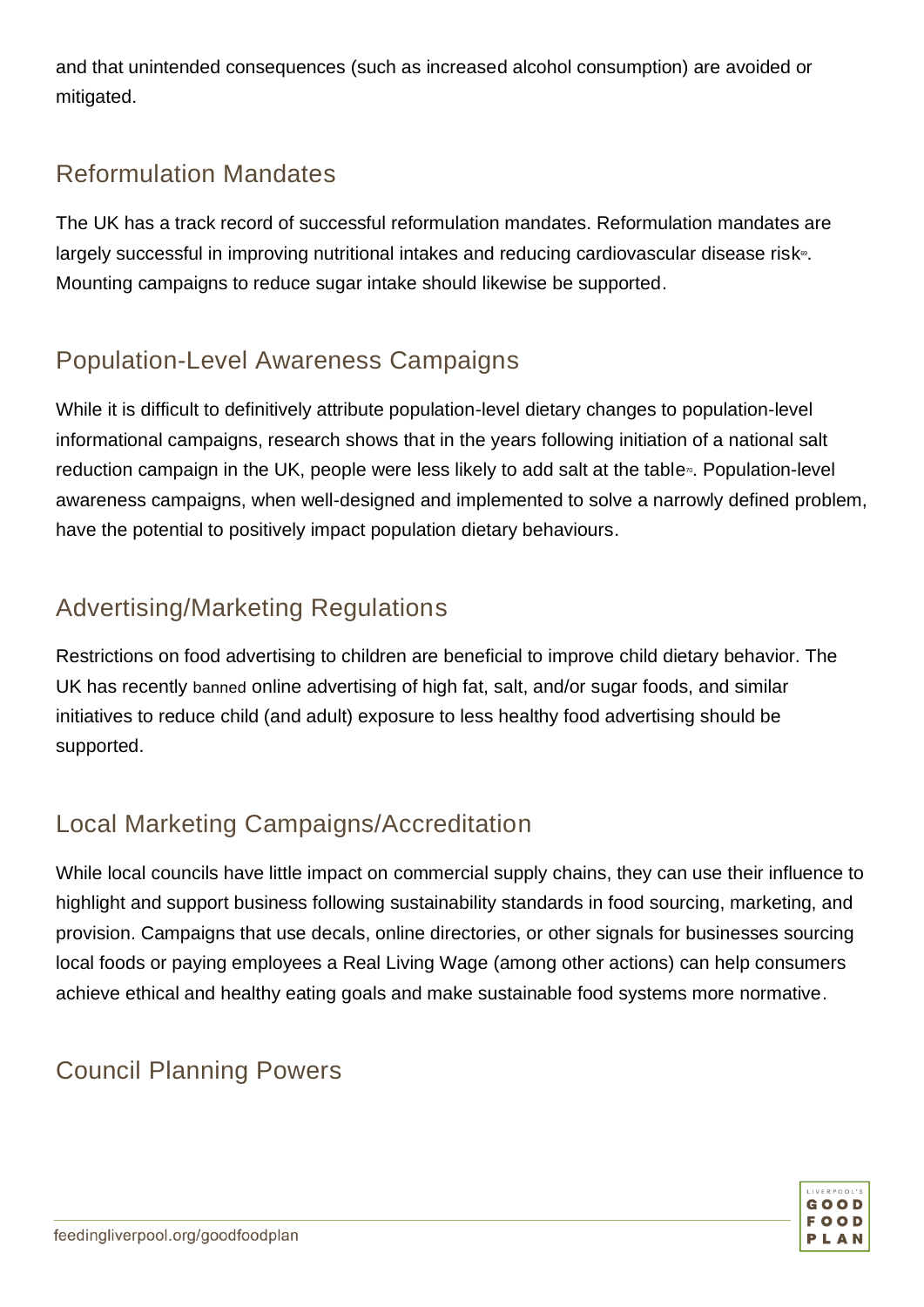There are myriad complexities with using council planning powers to influence local food systems, but some UK councils have been successful in reducing the density of fast-food outlets, protecting food retail in key economic centres, allocating vacant lots for urban growing initiatives, providing incentives to local small food businesses, and increasing access to water fountains. More detailed [lists](https://www.sustainablefoodplaces.org/resources/) of policy actions are available elsewhere $s$ .

#### Online Food Retail Platforms/ Digital Inclusion and Literacy

With the increase in online shopping during the pandemic, the internet is increasingly becoming a major market for routine food purchasing. Actions should be taken to improve digital literacy, increase internet accessibility, and assist small retailers in accessing online selling platforms. Consideration must also be given to logistical difficulties on online shopping and home food delivery, such as the cost of delivery, time required to shop, and time window available to wait for a delivery. These actions will help ensure equity in food access in the online domain. The E-Food Desert Index ([EFDI](https://data.cdrc.ac.uk/sites/default/files/efdi_userguide.pdf)) combines key indicators to help identify potential regions of poor access to home food delivery at a small spatial level.

Several online sales platforms exist for local food providers. Chelmsford provides an example with [Click it Local,](https://www.clickitlocal.co.uk/chelmsford/) providing a one-stop website for consumers to access local retailers and filter by category. The [Open Food Network](https://about.openfoodnetwork.org.uk/support/) combines a platform with technical support and community resources to help local retailers get online.

#### References

1 Parnham J, Millett C, Chang K, Hinke S von, Pearson-Stuttard J, Vamos EP. The Healthy Start scheme and its association with food expenditure in low-income families in the UK. *Eur J Public Health* 2020; 30.

2 Griffith R, von Hinke S, Smith S. Getting a healthy start: The effectiveness of targeted benefits for improving dietary choices. *J Health Econ* 2018; 58: 176–87.

3 Ford FA, Mouratidou T, Wademan SE, Fraser RB. Effect of the introduction of Healthy Start on dietary behaviour during and after pregnancy: Early results from the before and after Sheffield study. *Br J Nutr* 2009; 101: 1828–36.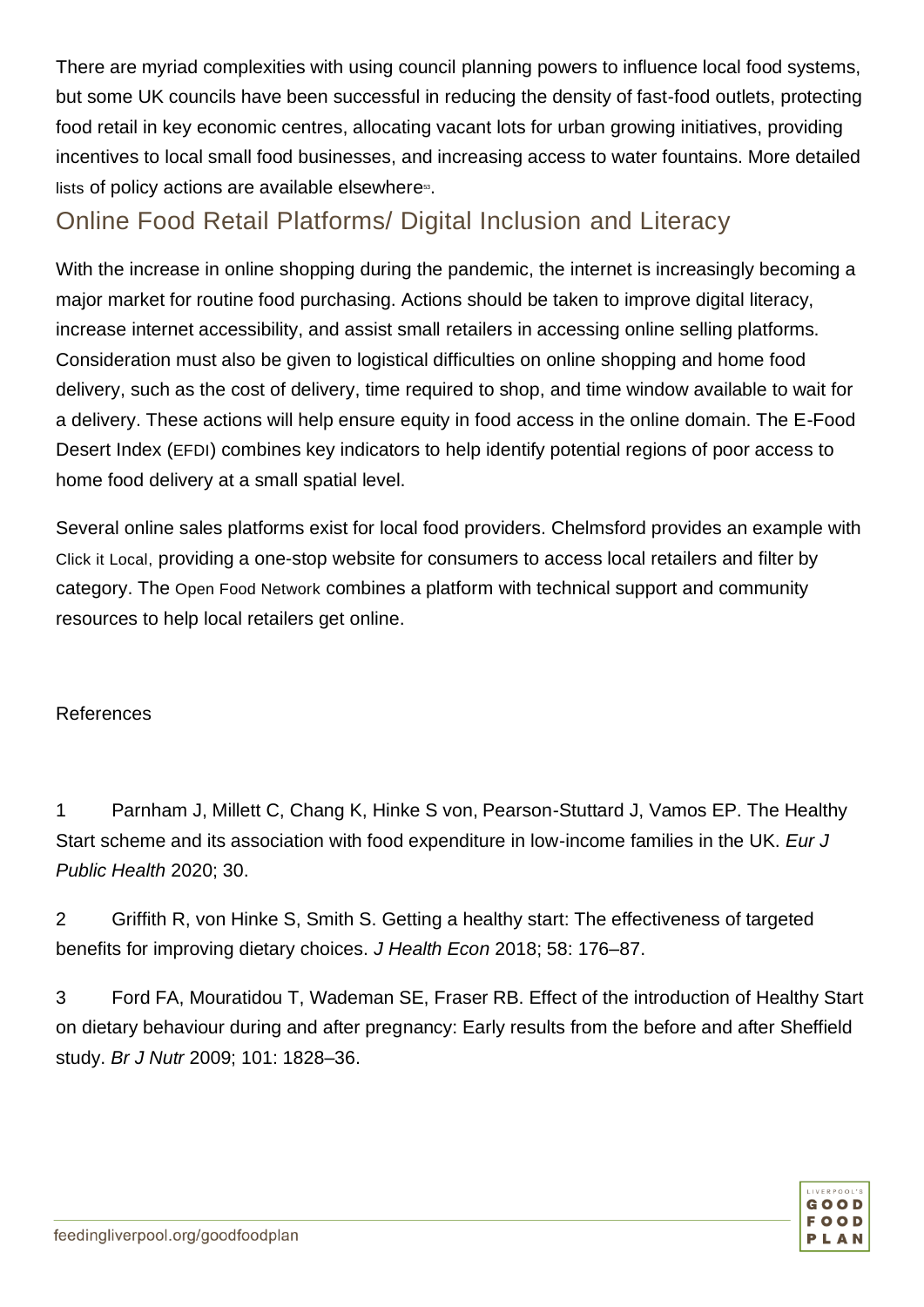4 Ohly H, Crossland N, Dykes F, Lowe N, Moran VH. A realist qualitative study to explore how low-income pregnant women use Healthy Start food vouchers. *Matern Child Nutr* 2019; 15:  $1 - 11$ .

5 McFadden A, Green JM, Williams V, *et al.* Can food vouchers improve nutrition and reduce health inequalities in low-income mothers and young children: A multi-method evaluation of the experiences of beneficiaries and practitioners of the Healthy Start programme in England. *BMC Public Health* 2014; 14: 1–13.

6 McFadden A, Green J, McLeish J, McCormick F, Williams V, Renfrew MJ. Healthy start vitamins -a missed opportunity: Findings of a multimethod study. *BMJ Open* 2015; 5: 6917.

7 Making the most of Healthy Start: A toolkit for local action | Sustain. https://www.sustainweb.org/publications/making\_the\_most\_of\_healthy\_start/ (accessed May 3, 2021).

8 Improving the uptake of Healthy Start vouchers | Sustain. https://www.sustainweb.org/foodpoverty/healthy\_start/ (accessed May 3, 2021).

9 Crawley H, Dodds R. The UK Healthy Start scheme The UK Healthy Start scheme. What happened? What next? www.firststepsnutrition.org (accessed May 3, 2021).

10 Lucas PJ, Jessiman T, Cameron A, Wiggins M, Hollingworth K, Austerberry C. Healthy Start Vouchers Study: The Views and Experiences of Parents, Professionals and Small Retailers in England Healthy Start Vouchers Study: The Views and Experiences of Parents, Professionals and Small Retailers in England Full Report. 2013.

11 Alexandra Rose Foundation. Our Five Year Strategy. London, 2020. https://www.alexandrarose.org.uk/about-us/our-5-year-strategy/

12 Relton, Crowder, Blake, Strong. Fresh street: the development and feasibility of a placebased, subsidy for fresh fruit and vegetables. DOI:10.1093/pubmed/fdaa190.

13 Holley CE, Mason C. A Systematic Review of the Evaluation of Interventions to Tackle Children's Food Insecurity. *Curr Nutr Rep* 2019; 8: 11–27.

14 Cohen AJ, Oatmen KE, Heisler M, *et al.* Facilitators and Barriers to Supplemental Nutrition Assistance Program Incentive Use: Findings From a Clinic Intervention for Low-Income Patients. *Am J Prev Med* 2019; 56: 571–9.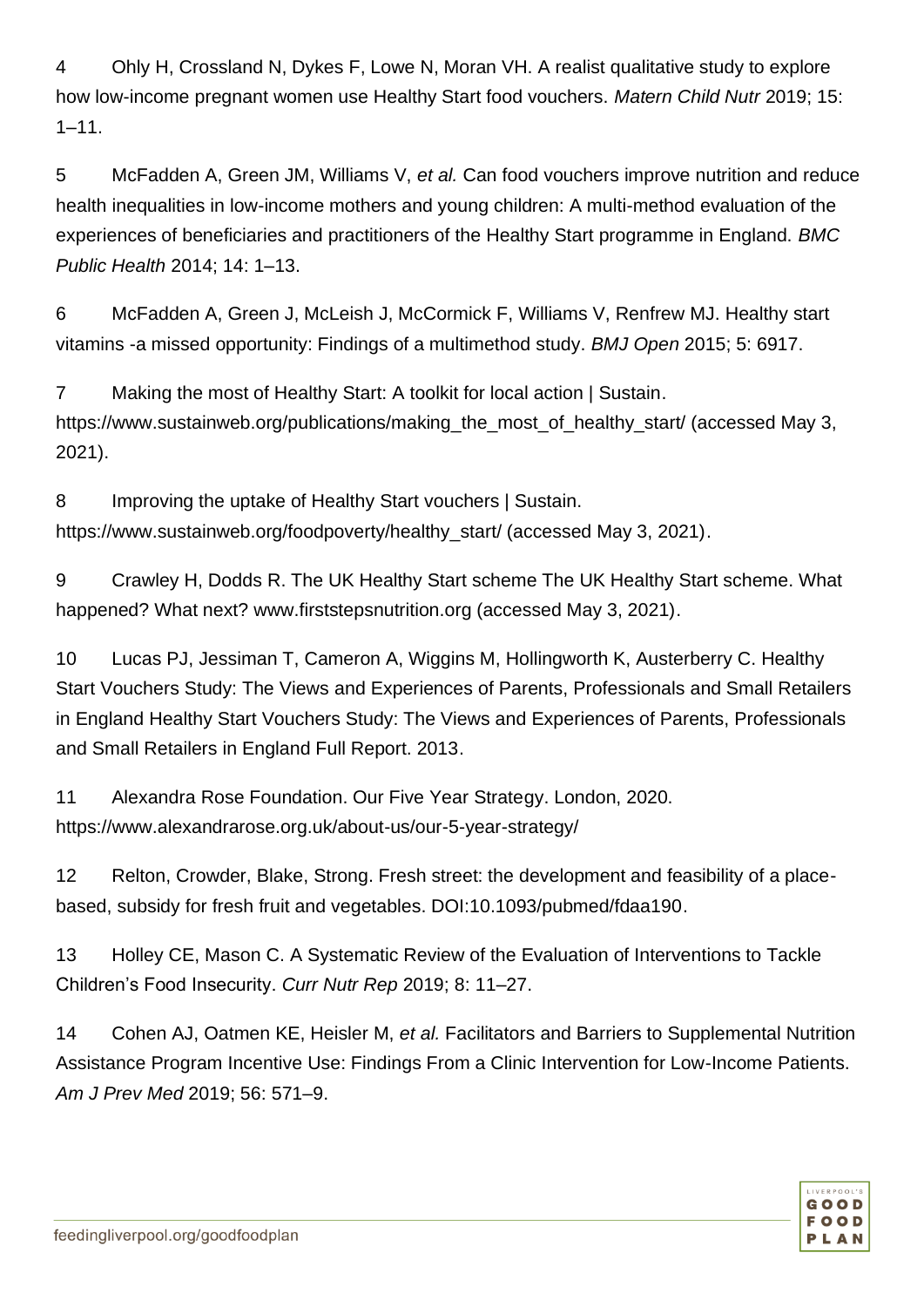15 Buscail C, Gendreau J, Daval P, *et al.* Impact of fruits and vegetables vouchers on food insecurity in disadvantaged families from a Paris suburb. *BMC Nutr* 2019; 5. DOI:10.1186/s40795- 019-0289-4.

16 Rivera RL, Maulding MK, Abbott AR, Craig BA, Eicher-Miller HA. SNAP-Ed (supplemental nutrition assistance program-education) increases long-term food security among Indiana households with children in a randomized controlled study. *J Nutr* 2016; 146: 2375–82.

17 Gross RS, Mendelsohn AL, Arana MM, Messito MJ. Food insecurity during pregnancy and breastfeeding by low-income Hispanic mothers. *Pediatrics* 2019; 143. DOI:10.1542/peds.2018- 4113.

18 Sim SM, Rothfus M, Aston M, *et al.* Breastfeeding experiences among mothers living with food insecurity in high resource, Western countries: a qualitative systematic review protocol. *JBI Evid Synth* 2020; 19: 675–81.

19 Van Den Heuvel M, Birken C. Food insecurity and breastfeeding. CMAJ. 2018; 190: E310– 1.

20 Orr SK, Dachner N, Frank L, Tarasuk V. Relation between household food insecurity and breastfeeding in Canada. *CMAJ* 2018; 190: E312–9.

21 Relton C, Strong M, Thomas KJ, *et al.* Effect of Financial Incentives on Breastfeeding. *JAMA Pediatr* 2018; 172: e174523.

22 Breastfeeding at 6 to 8 weeks after birth: 2019 to 2020 quarterly data - GOV.UK. https://www.gov.uk/government/statistics/breastfeeding-at-6-to-8-weeks-after-birth-2019-to-2020 quarterly-data (accessed May 3, 2021).

23 Holley CE, Mason C, Haycraft E. Opportunities and Challenges Arising from Holiday Clubs Tackling Children's Hunger in the UK: Pilot Club Leader Perspectives. *Nutrients* 2019; 11: 1237.

24 Bartfeld JS, Berger L, Men F. Universal Access to Free School Meals through the Community Eligibility Provision Is Associated with Better Attendance for Low-Income Elementary School Students in Wisconsin. *J Acad Nutr Diet* 2020; 120: 210–8.

25 Larson N, Wang Q, Grannon K, Wei S, Nanney MS, Caspi C. A Low-Cost, Grab-and-Go Breakfast Intervention for Rural High School Students: Changes in School Breakfast Program Participation Among At-Risk Students in Minnesota. *J Nutr Educ Behav* 2018; 50: 125-132.e1.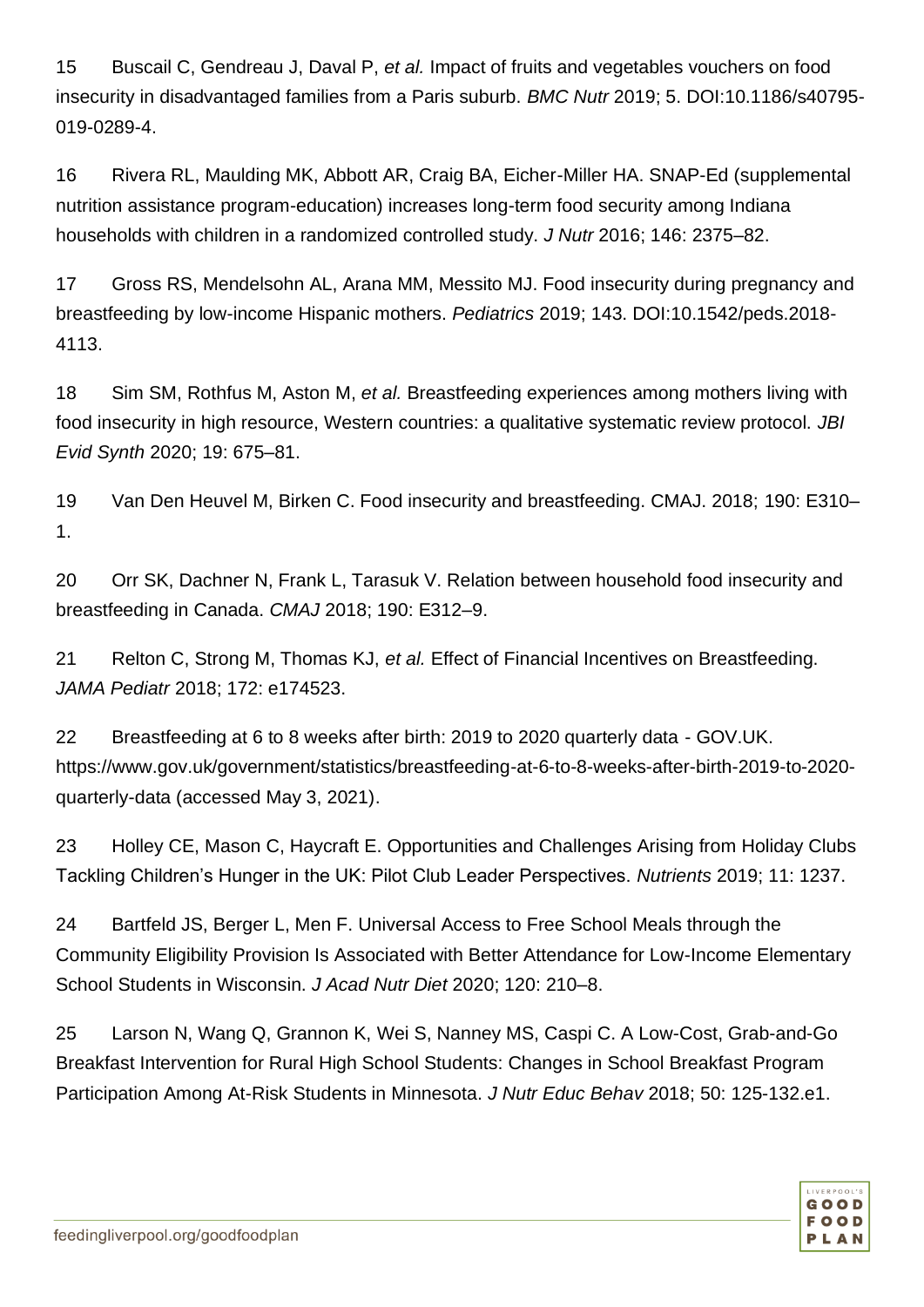26 Deavin N, McMahon A-T, Walton K, Charlton K. 'Breaking Barriers, Breaking Bread': Pilot study to evaluate acceptability of a school breakfast program utilising donated food. *Nutr Diet* 2018; 75: 500–8.

27 Ghattas H, Choufani J, Jamaluddine Z, Masterson AR, Sahyoun NR. Linking women-led community kitchens to school food programmes: Lessons learned from the Healthy Kitchens, Healthy Children intervention in Palestinian refugees in Lebanon. *Public Health Nutr* 2020; 23: 914–23.

28 O'Leary MF, Barreto M, Bowtell JL. Evaluating the Effect of a Home-Delivered Meals Service on the Physical and Psychological Wellbeing of a UK Population of Older Adults–A Pilot and Feasibility Study. *J Nutr Gerontol Geriatr* 2020; 39: 1–15.

29 Campbell AD, Godfryd A, Buys DR, Locher JL. Does Participation in Home-Delivered Meals Programs Improve Outcomes for Older Adults? Results of a Systematic Review. *J Nutr Gerontol Geriatr* 2015; 34: 124–67.

30 Timonen V, O'Dwyer C. 'It is nice to see someone coming in': Exploring the Social Objectives of Meals-on-Wheels. *Can J Aging* 2010; 29: 399–410.

31 Winterton R, Warburton J, Oppenheimer M. The future for Meals on Wheels? Reviewing innovative approaches to meal provision for ageing populations. *Int J Soc Welf* 2013; 22: 141–51.

32 Berkowitz SA, Delahanty LM, Terranova J, *et al.* Medically Tailored Meal Delivery for Diabetes Patients with Food Insecurity: a Randomized Cross-over Trial. *J Gen Intern Med* 2019; 34: 396–404.

33 De Marchis EH, Torres JM, Benesch T, *et al.* Interventions addressing food insecurity in health care settings: A systematic review. *Ann Fam Med* 2019; 17: 436–47.

34 Rains CB, Giombi KC, Joshi A. Farm-to-school education grants reach low-income children and encourage them to learn about fruits and vegetables. *Transl Behav Med* 2019; 9: 910–21.

35 Feeding America. Food Security Evidence Review. 2020.

36 Eyles HC, Mhurchu CN. Does tailoring make a difference? A systematic review of the longterm effectiveness of tailored nutrition education for adults. Nutr. Rev. 2009; 67: 464–80.

37 Stephens LD, Smith G, Olstad DL, Ball K. An evaluation of SecondBite®'s FoodMate®, a nutrition education and skill-building program aimed at reducing food insecurity. *Heal Promot J Aust* 2020; 31: 468–81.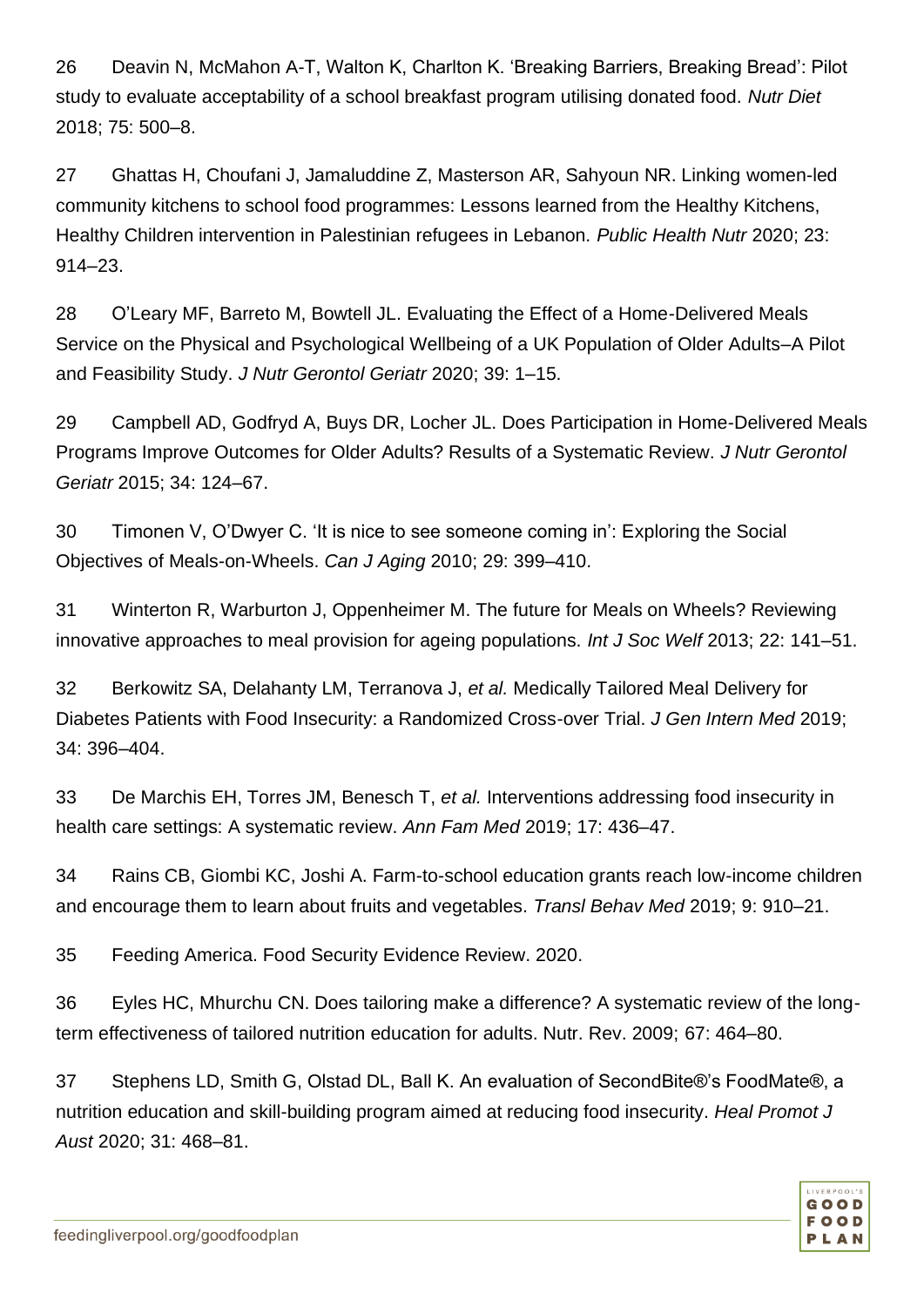38 Murimi MW, Kanyi M, Mupfudze T, Amin MR, Mbogori T, Aldubayan K. Factors Influencing Efficacy of Nutrition Education Interventions: A Systematic Review. *J Nutr Educ Behav* 2017; 49: 142-165.e1.

39 Lee D, Sönmez E, Gómez MI, Fan X. Combining two wrongs to make two rights: Mitigating food insecurity and food waste through gleaning operations. *Food Policy* 2017; 68: 40–52.

40 Maynard N, Tweedie F. Your Local Pantry: Dignity, Choice, Hope. Social impact report 2021. 2021 www.church-poverty.org.uk/pantry (accessed May 5, 2021).

41 Bazerghi C, McKay FH, Dunn M. The Role of Food Banks in Addressing Food Insecurity: A Systematic Review. J. Community Health. 2016; 41: 732–40.

42 Loopstra R, Lambie-Mumford H, Fledderjohann J. Food bank operational characteristics and rates of food bank use across Britain. *BMC Public Health* 2019; 19. DOI:10.1186/s12889-019- 6951-6.

43 Simmet A, Depa J, Tinnemann P, Stroebele-Benschop N. The Nutritional Quality of Food Provided from Food Pantries: A Systematic Review of Existing Literature. *J Acad Nutr Diet* 2017; 117: 577–88.

44 An R, Wang J, Liu J, Shen J, Loehmer E, McCaffrey J. A systematic review of food pantrybased interventions in the USA. Public Health Nutr. 2019; 22: 1704–16.

45 Loopstra R, Goodwin S, Goldberg B, Lambie-Mumford H, May J, Williams A. A survey of food banks operating independently of The Trussell Trust food bank network. 2019 https://foodpovertyinquiry.files.wordpress.com/2014/12/food-poverty-appg-evidence-reviewfinal.pdf (accessed May 5, 2021).

46 Carney PA, Hamada JL, Rdesinski R, *et al.* Impact of a community gardening project on vegetable intake, food security and family relationships: A community-based participatory research study. *J Community Health* 2012; 37: 874–81.

47 Skelton KR, Lowe C, Zaltz DA, Benjamin-Neelon SE. Garden-based interventions and early childhood health: An umbrella review. Int. J. Behav. Nutr. Phys. Act. 2020; 17: 121.

48 Benjamin-Neelon SE, Hecht AA, Burgoine T, Adams J. Perceived barriers to fruit and vegetable gardens in early years settings in England: Results from a cross-sectional survey of nurseries. *Nutrients* 2019; 11. DOI:10.3390/nu11122925.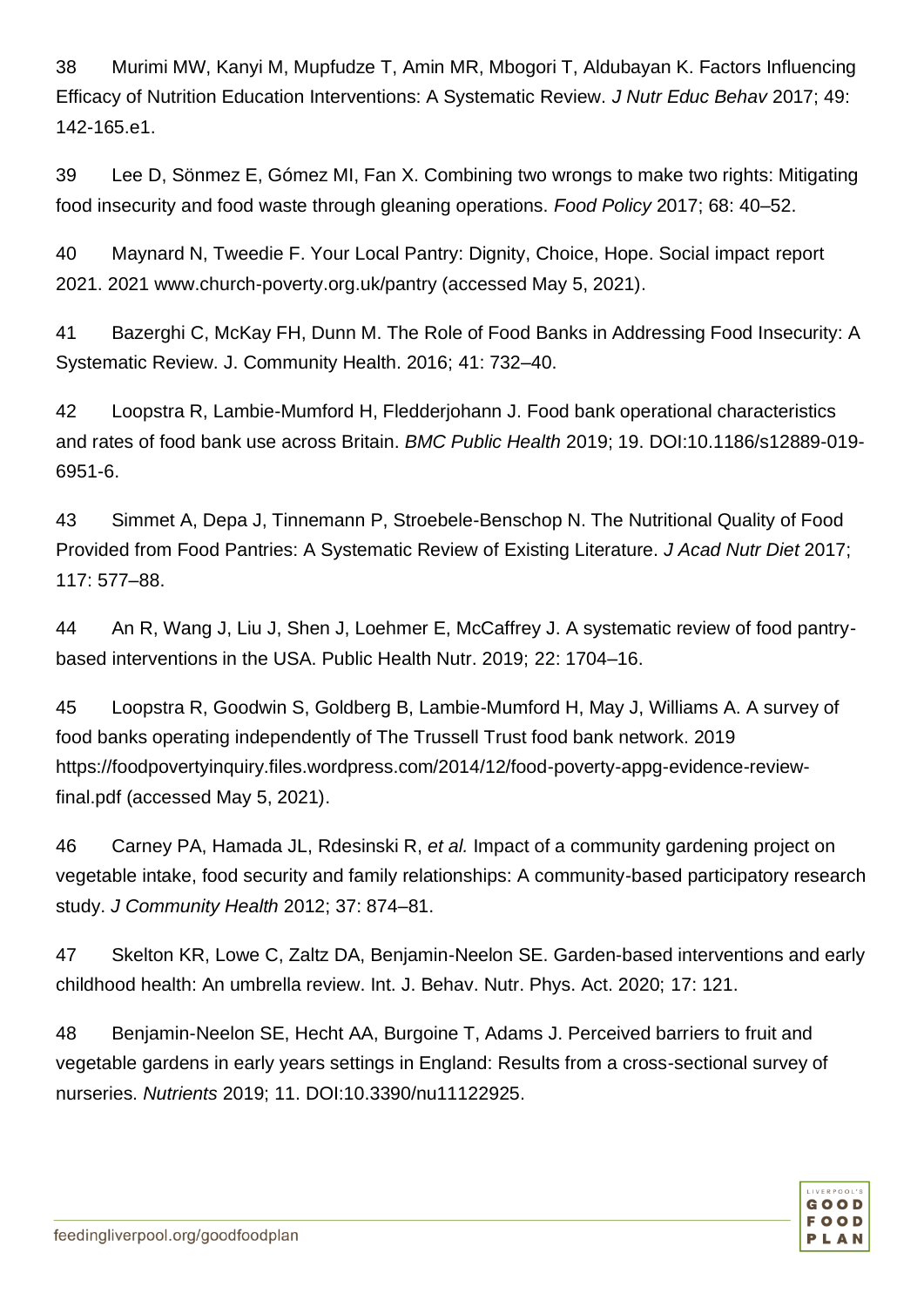49 Loopstra R, Tarasuk V. Perspectives on Community Gardens, Community Kitchens and the Good Food Box Program in a Community-based Sample of Low-income Families. *Can J Public Heal* 2013; 104: e55–9.

50 Mead BR, Christiansen P, Davies JAC, *et al.* Is urban growing of fruit and vegetables associated with better diet quality and what mediates this relationship? Evidence from a crosssectional survey. *Appetite* 2021; 163: 105218.

51 Diekmann LO, Gray LC, Baker GA. Growing 'good food': Urban gardens, culturally acceptable produce and food security. *Renew Agric Food Syst* 2020; 35: 169–81.

52 Hartwig KA, Mason M. Community Gardens for Refugee and Immigrant Communities as a Means of Health Promotion. *J Community Health* 2016; 41: 1153–9.

53 Hawkes C, Walton S, Haddad L, Fanzo J. 42 Policies and Actions To Orient Food Systems Towards Healthier Diets for All. 2020; : 1–10.

54 Aiyer JN, Raber M, Bello RS, *et al.* A pilot food prescription program promotes produce intake and decreases food insecurity. *Transl Behav Med* 2019; 9: 922–30.

55 Saxe-Custack A, Lofton HC, Hanna-Attisha M, *et al.* Caregiver perceptions of a fruit and vegetable prescription programme for low-income paediatric patients. *Public Health Nutr* 2018; 21: 2497–506.

56 Fiori K, Patel M, Sanderson D, *et al.* From Policy Statement to Practice: Integrating Social Needs Screening and Referral Assistance With Community Health Workers in an Urban Academic Health Center. *J Prim Care Community Heal* 2019; 10. DOI:10.1177/2150132719899207.

57 Samaan ZM, Brown CM, Morehous J, Perkins AA, Kahn RS, Mansour ME. Implementation of a preventive services bundle in academic pediatric primary care centers. *Pediatrics* 2016; 137. DOI:10.1542/peds.2014-3136.

58 Smith A. Potential barriers to effective MUST implementation. *Br J Community Nurs* 2014; 19: S28–31.

59 Niebylski ML, Lu T, Campbell NRC, *et al.* Healthy food procurement policies and their impact. *Int J Environ Res Public Health* 2014; 11: 2608–27.

60 Alberdi G, Begiristain-Zubillaga M. Identifying a sustainable food procurement strategy in healthcare systems: A scoping review. Sustain. 2021; 13: 1–18.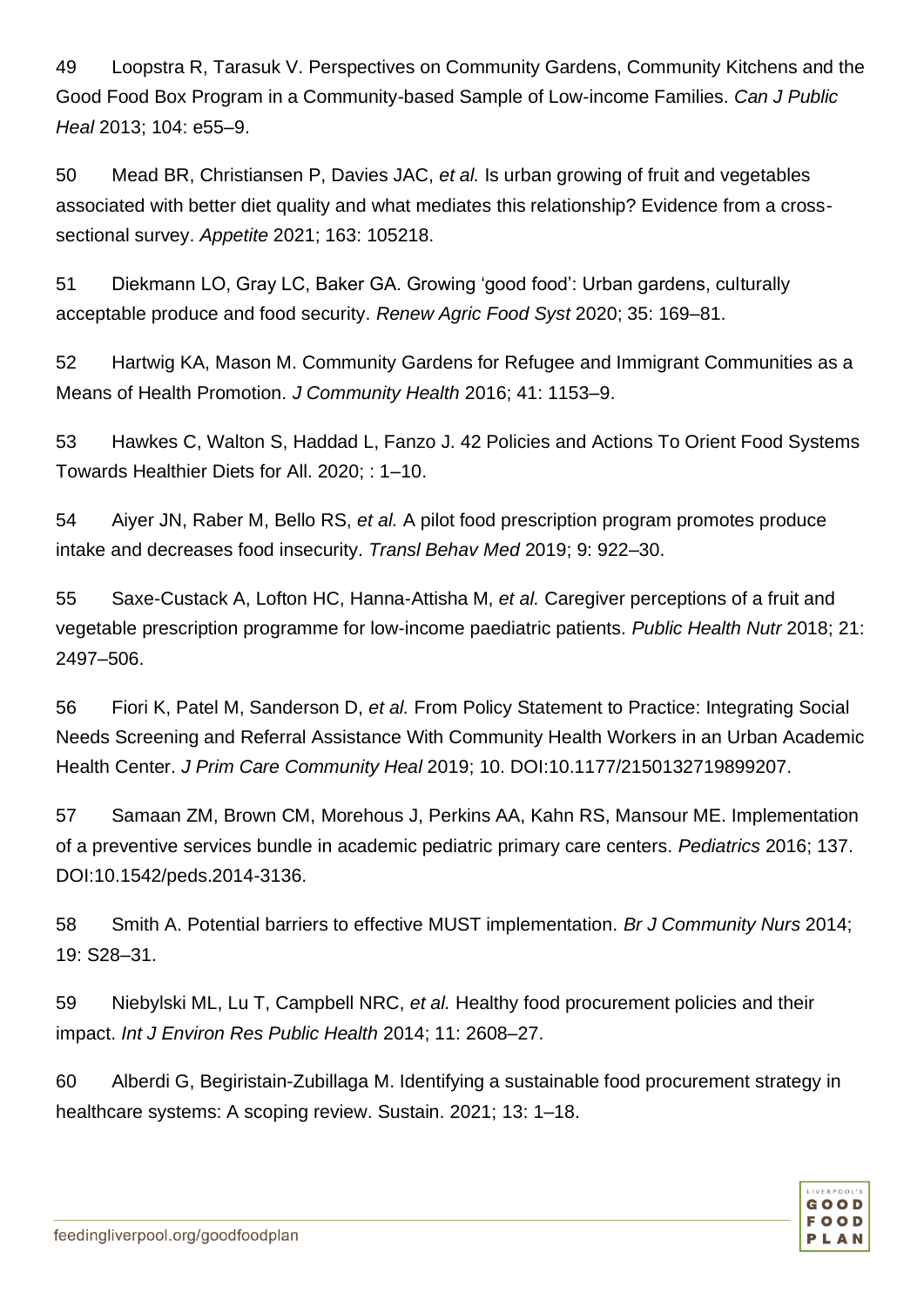61 Fenton H. Time for a Buckinghamshire Food Partnership? .

62 Wensel CR, Trude ACB, Poirier L, *et al.* B'more healthy corner stores for moms and kids: Identifying optimal behavioral economic strategies to increase WIC redemptions in small Urban corner stores. *Int J Environ Res Public Health* 2019; 16: 64.

63 Paluta L, Kaiser ML, Huber-Krum S, Wheeler J. Evaluating the impact of a healthy corner store initiative on food access domains. *Eval Program Plann* 2019; 73: 24–32.

64 Song H-J, Gittelsohn J, Kim M, Suratkar S, Sharma S, Anliker J. Korean American Storeowners' Perceived Barriers and Motivators for Implementing a Corner Store-Based Program. 2011; 12: 472–82.

65 Gittelsohn J, Rowan M, Gadhoke P. Interventions in small food stores to change the food environment, improve diet, and reduce risk of chronic disease. *Prev Chronic Dis* 2012; 9. DOI:10.5888/pcd9.110015.

66 Futrell Dunaway L, Mundorf AR, Rose D. Fresh Fruit and Vegetable Profitability: Insights From a Corner Store Intervention in New Orleans, Louisiana. *J Hunger Environ Nutr* 2017; 12: 352–61.

67 Piltch EM, Shin SS, Houser RF, Griffin T. The complexities of selling fruits and vegetables in remote Navajo Nation retail outlets: Perspectives from owners and managers of small stores. Public Health Nutr. 2020; 23: 1638–46.

68 World Health Organization Regional Office for Europe. Using price policies to promote healthier diets. 2015 DOI:10.13140/RG.2.1.4853.3923.

69 Gressier M, Swinburn B, Frost G, Segal AB, Sassi F. What is the impact of food reformulation on individuals' behaviour, nutrient intakes and health status? A systematic review of empirical evidence. *Obes Rev* 2021; 22: e13139.

70 Sutherland J, Edwards P, Shankar B, Dangour AD. Fewer adults add salt at the table after initiation of a national salt campaign in the UK: A repeated cross-sectional analysis. *Br J Nutr* 2013; 110: 552–8.